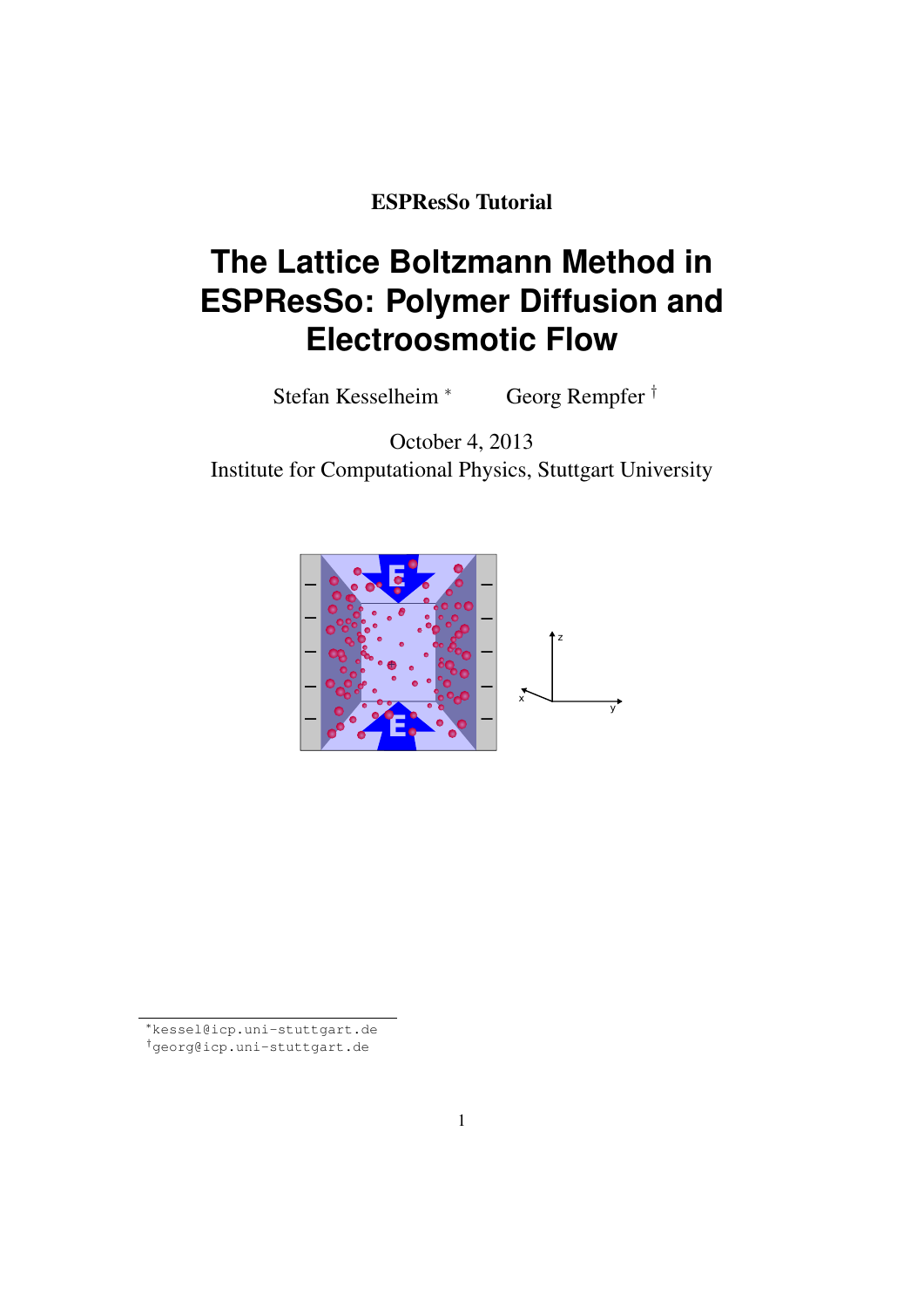## Before you start:

With this tutorial you can get started using the Lattice-Boltzmann method for scientific applications. We give a brief introduction about the theory and how to use it ESPResSo. We have selected three interesting problems, for which LB can be applied, but which are well understood. You can start with any of them.

The tutorial relatively long, and working through it carefully is work for at least a full day. You can however get a glimpse of different aspects by starting to work on the tasks.

Note: LB can not be used as a black box. It is unavoidable to spend time learning the theory and gaining practical experience.

# **Contents**

| 1 Introduction                        | $\mathbf{3}$ |
|---------------------------------------|--------------|
| 2 The LBM in brief                    | 4            |
| 3 The LB interface in ESPResSo        | 7            |
| 4 Drag force on objects               | 11           |
| 5 Polymer Diffusion                   | 12           |
| 6 Electro-osmotic flow in a slit pore | 16           |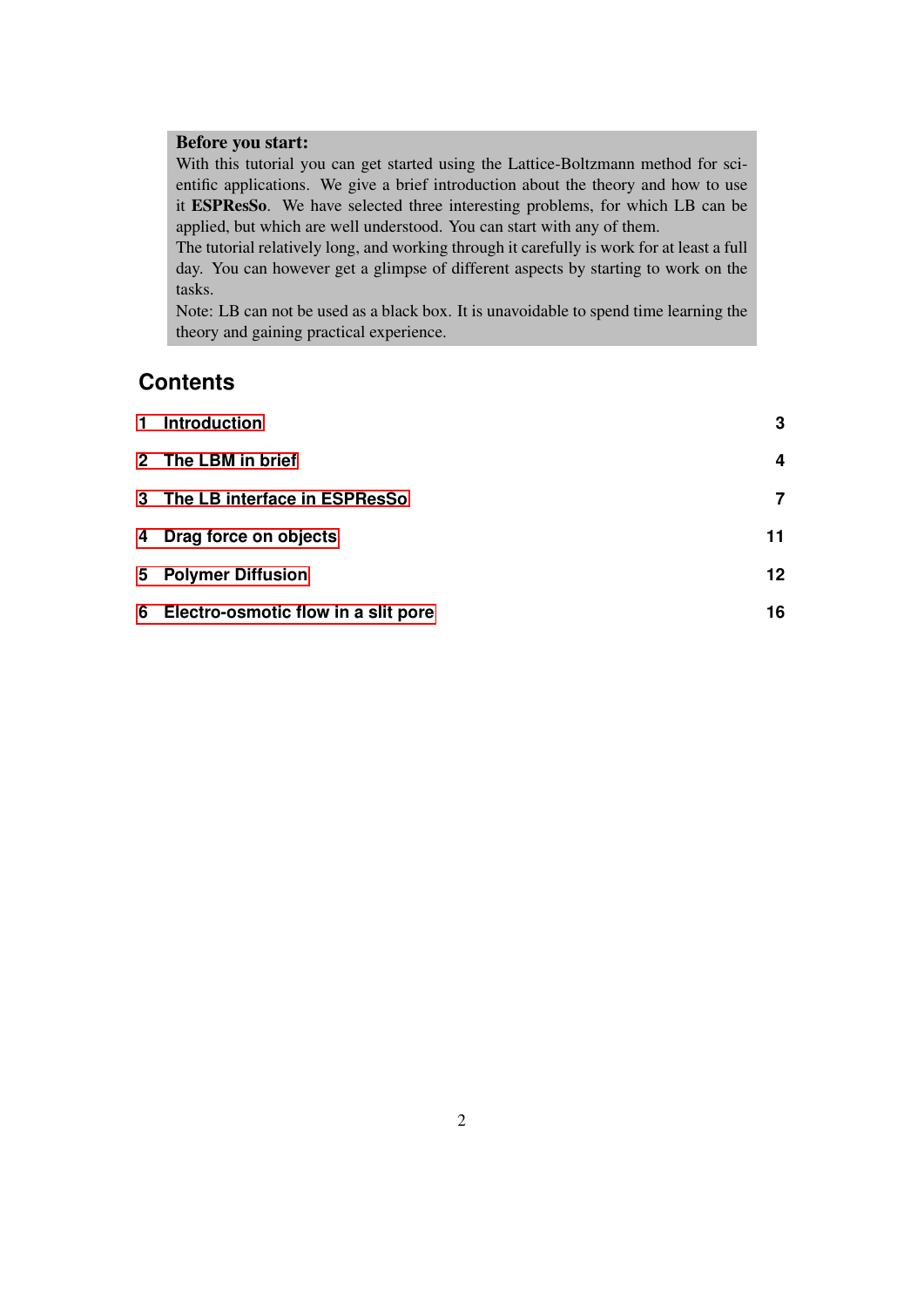# <span id="page-2-0"></span>**1 Introduction**

In this tutorial, you will learn basics about the Lattice Boltzmann Method (LBM) with special focus on the application on soft matter simulations, or more precisely on how to apply it in combination with molecular dynamics to take into account hydrodynamic solvent effects without the need to introduce thousands of solvent particles.

The LBM  $-$  its theory as well as its applications  $-$  is still a very active field of research. After almost 20 years of development there are many cases in which the LBM has proven to be fruitful, in other cases the LBM is considered promising, and in some cases it has not been of any help. We encourage you to contribute to the scientific discussion of the LBM because there is still a lot that is unknown or only vaguely known about this fascinating method.

# **Tutorial Outline**

This tutorial should enable you to start a scientific project applying the LB method with ESPResSo. In the first part summarize a few basic ideas behind LB, and describe the interface. In the second part we suggest three different classic examples, where hydrodynamics are important. These are

- Hydrodynamic resistance of settling particles. We measure the drag force of single particles and arrays of particles when sedimenting in solution.
- Polymer diffusion. We show that the diffusion of polymers is accelerated by hydrodynamic interactions.
- Electroosmotic flow. We reproduce the flow pattern created by between charged walls when an electric field is applied.

# **Notes on the ESPResSo version you will need**

With Version 3.1 ESPResSo has learned GPU support for LB. We recommend however version 3.2, to have all features available. We absolutely recommend using the GPU code, as it is much (100x) faster than the CPU code.

For the tutorial you will have to compile in the following features: PARTIAL PERIODIC, ELECTROSTATICS, EXTERNAL\_FORCES, CONSTRAINTS, LB\_GPU, LB\_BOUNDARIES\_GPU, LENNARD\_JONES.

All necessary files for this tutorial are located in the directory 1b\_tutorial/src.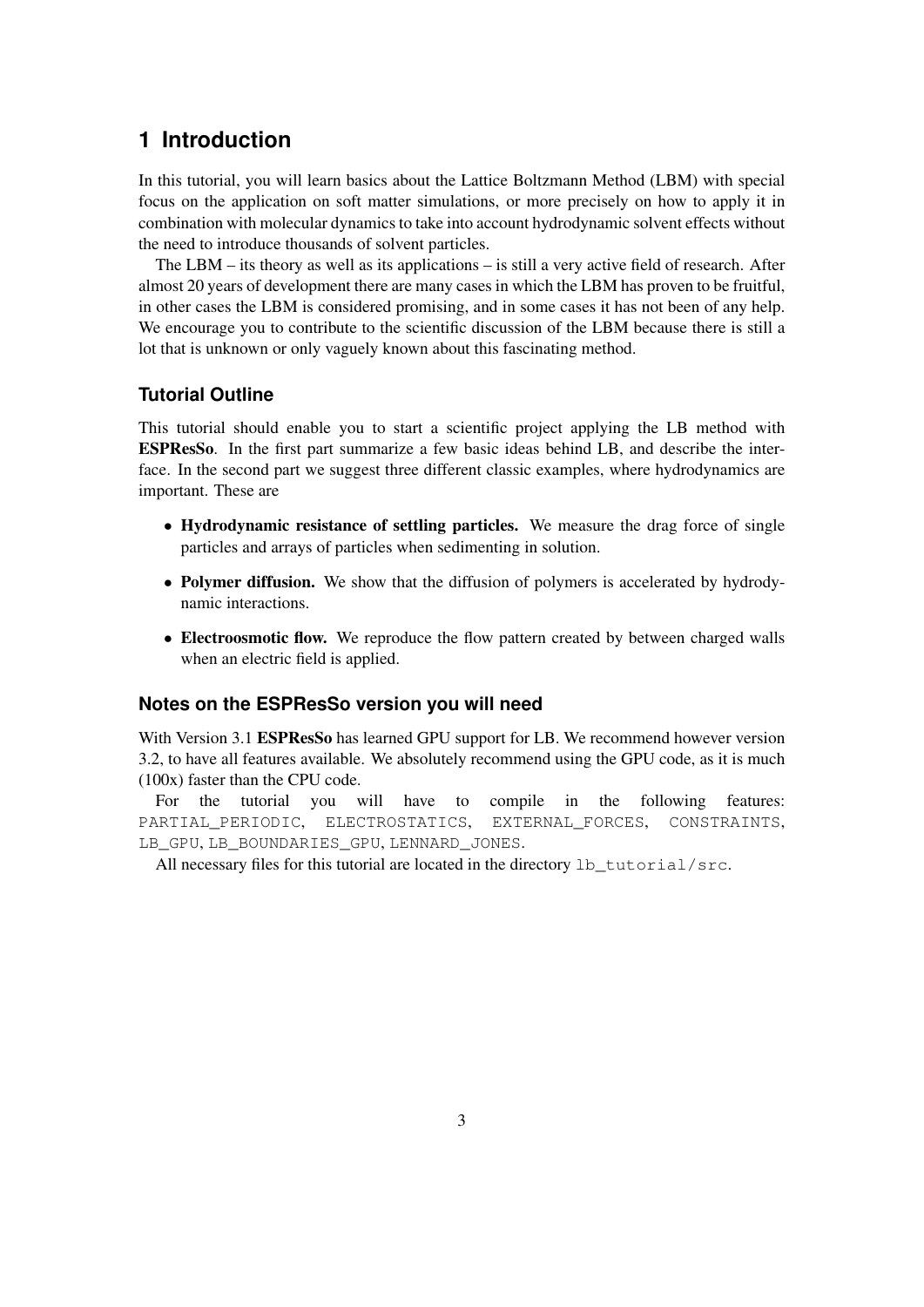# <span id="page-3-0"></span>**2 The LBM in brief**

#### **Linearized Boltzmann equation**

Here we want to repeat a few very basic facts about the LBM. You will find much better introductions in various books and articles, e.g. [\[1,](#page-20-0) [2\]](#page-20-1). It will however help clarifying our choice of words and we will eventually say something about the implementation in ESPResSo. It is very loosely written, with the goal that the reader understands basic concepts and how they are implemented in ESPResSo.

The LBM essentially consists of solving a fully discretized version of the linearized Boltzmann equation. The Boltzmann equation describes the time evolution of the one particle distribution function  $f(x, p, t)$ , which is the probability to find a molecule in a phase space volume  $dxdp$  at time t. The function f is normalized so that the integral over the whole phase space is the total mass of the particles:

$$
\int f(x,p)\,\mathrm{d}x\mathrm{d}p = Nm,
$$

where N denotes the particle number and m the particle mass. The quantity  $f(x, p) dx dp$ corresponds to the mass of particles in this particular cell of the phase space, the population.

## **Discretization**

The LBM discretizes the Boltzmann equation not only in real space (the lattice!) and time, but also the velocity space is discretized. A surprisingly small number of velocities, in 3D usually 19, is sufficient to describe incompressible, viscous flow correctly. Mostly we will refer to the three-dimensional model with a discrete set of 19 velocities, which is conventionally called D3Q19. These velocities,  $\vec{c}_i$ , are chosen so that they correspond the movement from one lattice node to another in one time step. A two step scheme is used to transport information through the system: In the streaming step the particles (in terms of populations) are transported to the cell where they corresponding velocity points to. In the collision step, the distribution functions in each cell are relaxed towards the local thermodynamic equilibrium. This will be described in more detail below.

The hydrodynamic fields, the density, the fluid momentum density, the pressure tensor can be calculated straightforwardly from the populations: They correspond the to the moments of the distribution function:

$$
\rho = \sum f_i \tag{1}
$$

$$
\vec{j} = \rho \vec{u} = \sum f_i \vec{c_i} \tag{2}
$$

$$
\Pi^{\alpha\beta} = \sum f_i \vec{c_i}^{\alpha} \vec{c_i}^{\beta} \tag{3}
$$

Here the Greek indices denotes the cartesian axis and the Latin indices indicate the number in the disrete velocity set. Note that the pressure tensor is symmetric. It is easy to see that these equations are linear transformations of the  $f_i$  and that they carry the most important information. They are 10 independent variables, but this is not enough to store the full information of 19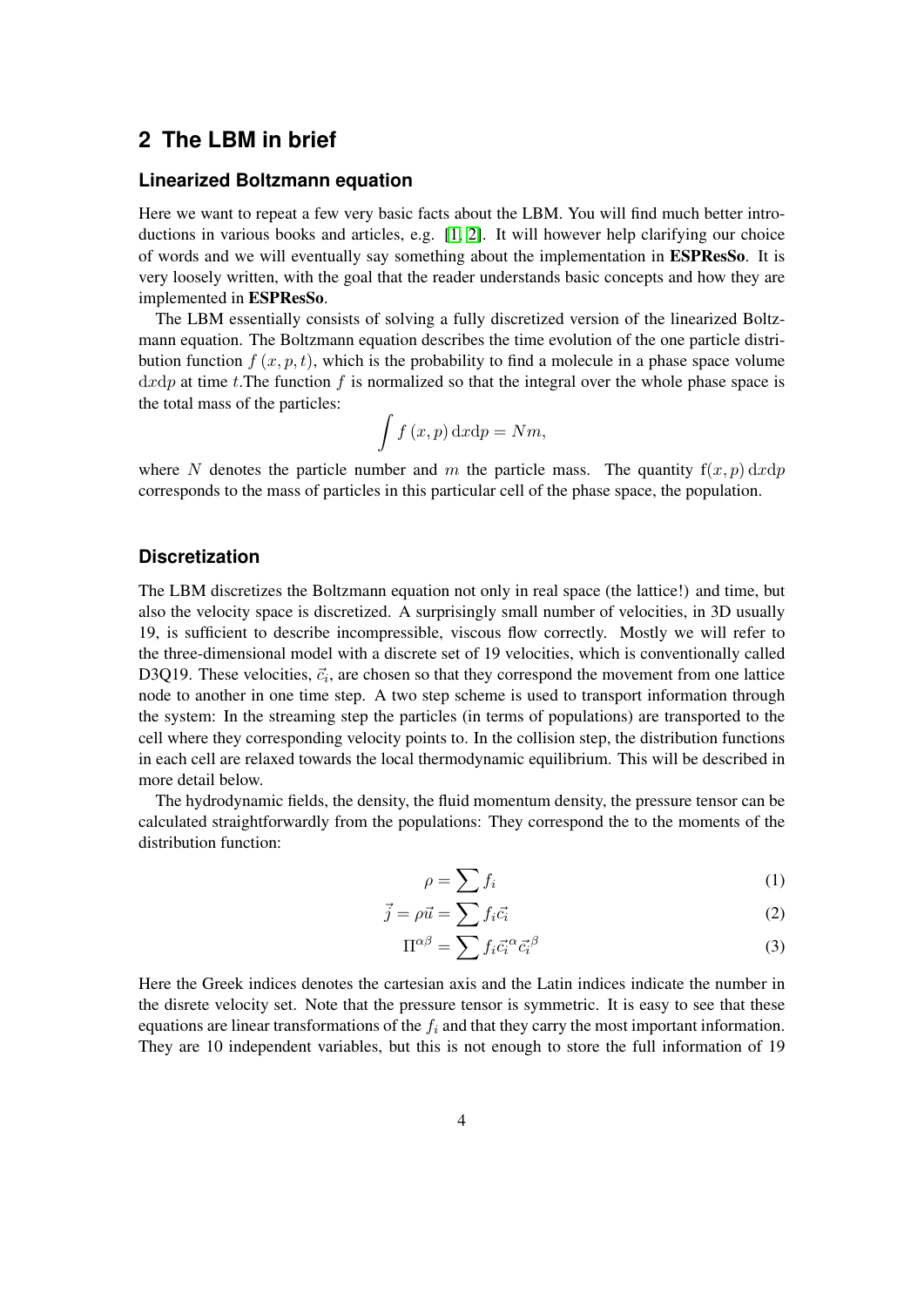

Figure 1: The 19 velocity vectors  $\vec{c}_i$  for a D3Q19 lattice. From the central grid point, the velocity vectors point towards all 18 nearest neighbours marked by filled circles. The 19th velocity vector is the rest mode (zero velocity).

populations. Therefore 9 additional quantities are introduced. Together they form a different basis set of the 19-dimensional population space, the modes space and the modes are denoted by  $m_i$ . The 9 extra modes are referred to as kinetic modes or ghost modes. It is possible to explicitly write down the base transformation matrix, and its inverse and in the ESPResSo LBM implementation this basis transformation is made for every cell in every LBM step. It is possible to write a code that does not need this basis transformation, but it has been shown, that this only costs 20% of the computational time and allows for larger flexibility.

#### **The second step: collision**

The second step is the collision part, where the actual physics happens. For the LBM it is assumed that the collision process linearly relaxes the populations to the local equilibrium, thus that it is a linear (=matrix) operator acting on the populations in each LB cell. It should conserve the particle number and the momentum. At this point it is clear why the mode space is helpful. A 19 dimensional matrix that conserves the first 4 modes (with the eigenvalue 1) is diagonal in the first four rows and columns. Some struggling with lattice symmetries shows that four independent variables are anough to characterize the linear relaxation process so that all symmetries of the lattice are obeyed. Two of them are closely related to the shear and bulk viscosity of the fluid, and two of them do not have a direct physical equivalent. They are just called relaxation rates of the kinetic modes.

The equilibrium distribution to which the populations relax is obtained from maximizing the information entropy  $\sum f_i \log f_i$  under the constraint that the density and velocity take their particular instantaneous values.

In mode space the equilbrium distribution is calculated much from the local density and veloc-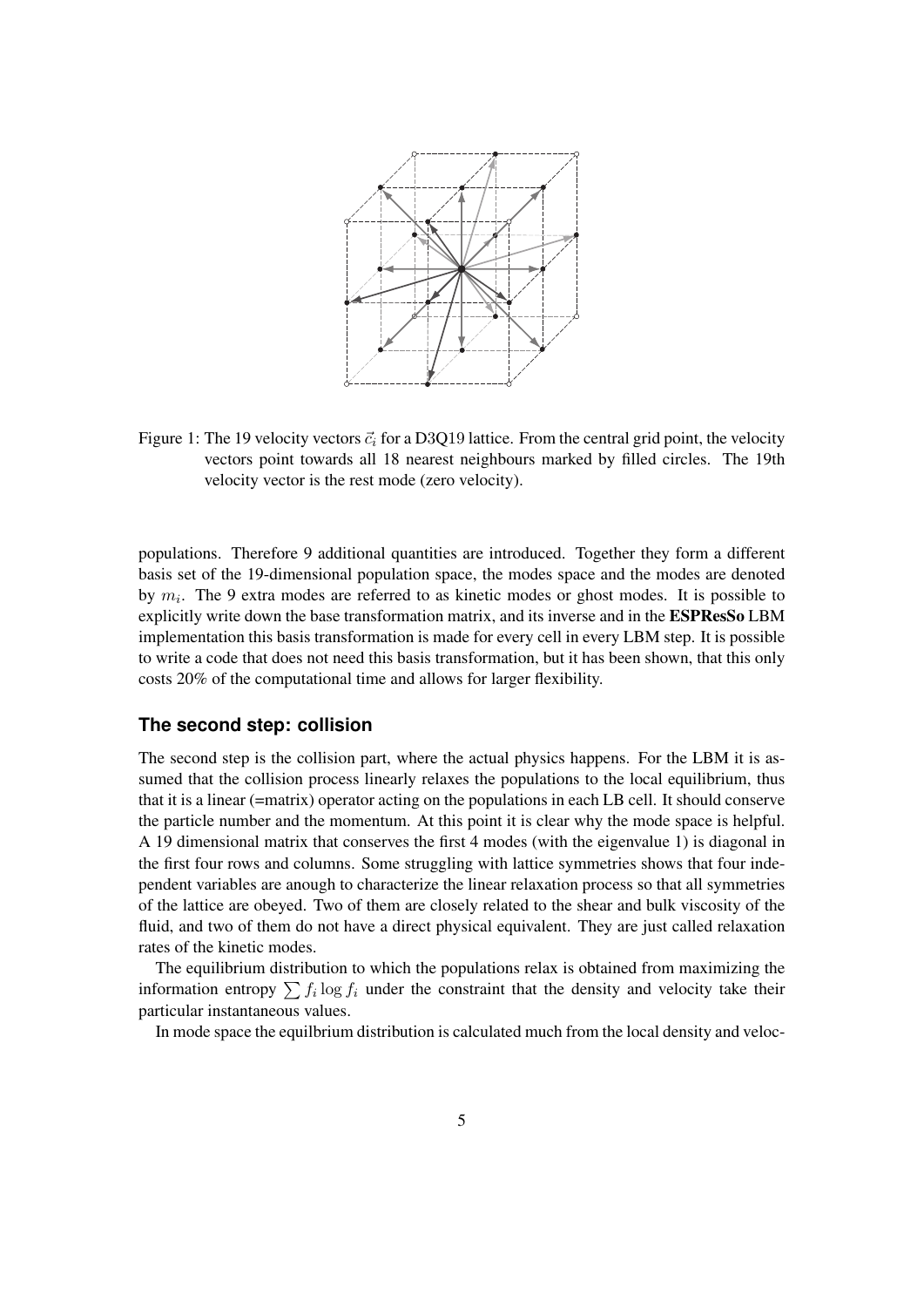ity. The kinetic modes 11-19 have the value 0 in equilibrium. The collision operator is diagonal in mode space and has the form

$$
m_i^* = \gamma_i \left( m_i - m_i^{\text{eq}} \right) + m_i^{\text{eq}}.
$$

Here  $m_i^*$  is the *i*th mode after the collision. In words we would say: Each mode is relaxed is relaxed towards its equilibrium value with a relaxation rate  $\gamma_i$ . The conserved modes are not relaxed, or, the corresponding relaxation parameter is one.

By symmetry consideration one finds that only four independent relaxation rates are allowed. We summarize them here.

$$
m_i^* = \gamma_i m_i
$$

$$
\gamma_1 = \dots = \gamma_4 = 1
$$

$$
\gamma_5 = \gamma_b
$$

$$
\gamma_6 = \dots = \gamma_{10} = \gamma_s
$$

$$
\gamma_{11} = \dots = \gamma_{16} = \gamma_{odd}
$$

$$
\gamma_{17} = \dots = \gamma_{19} = \gamma_{even}
$$

To include hydrodynamic fluctuations of the fluid, random fluctuations are added to the nonconserved modes 4 . . . 19 on every LB node so that the LB fluid temperature is well defined and the corresponding fluctuation formula, according to the fluctuation dissipation theorem holds. An extensive discussion of this topic is found in [\[3\]](#page-20-2)

#### **Particle coupling**

Particles are coupled to the LB fluid with the force coupling: The fluid velocity at the position of a a particle is, is calculated by a multilinear interpolation and a force is applied on the particle that is proportional to the velocity difference between particle and fluid:

<span id="page-5-0"></span>
$$
\vec{F}_D = -\gamma \left( v - u \right) \tag{4}
$$

The opposite force is distributed on the surrounding LB nodes. Additionally a random force is added to maintain a constant temperature, according to the fluctuation dissipation theorem.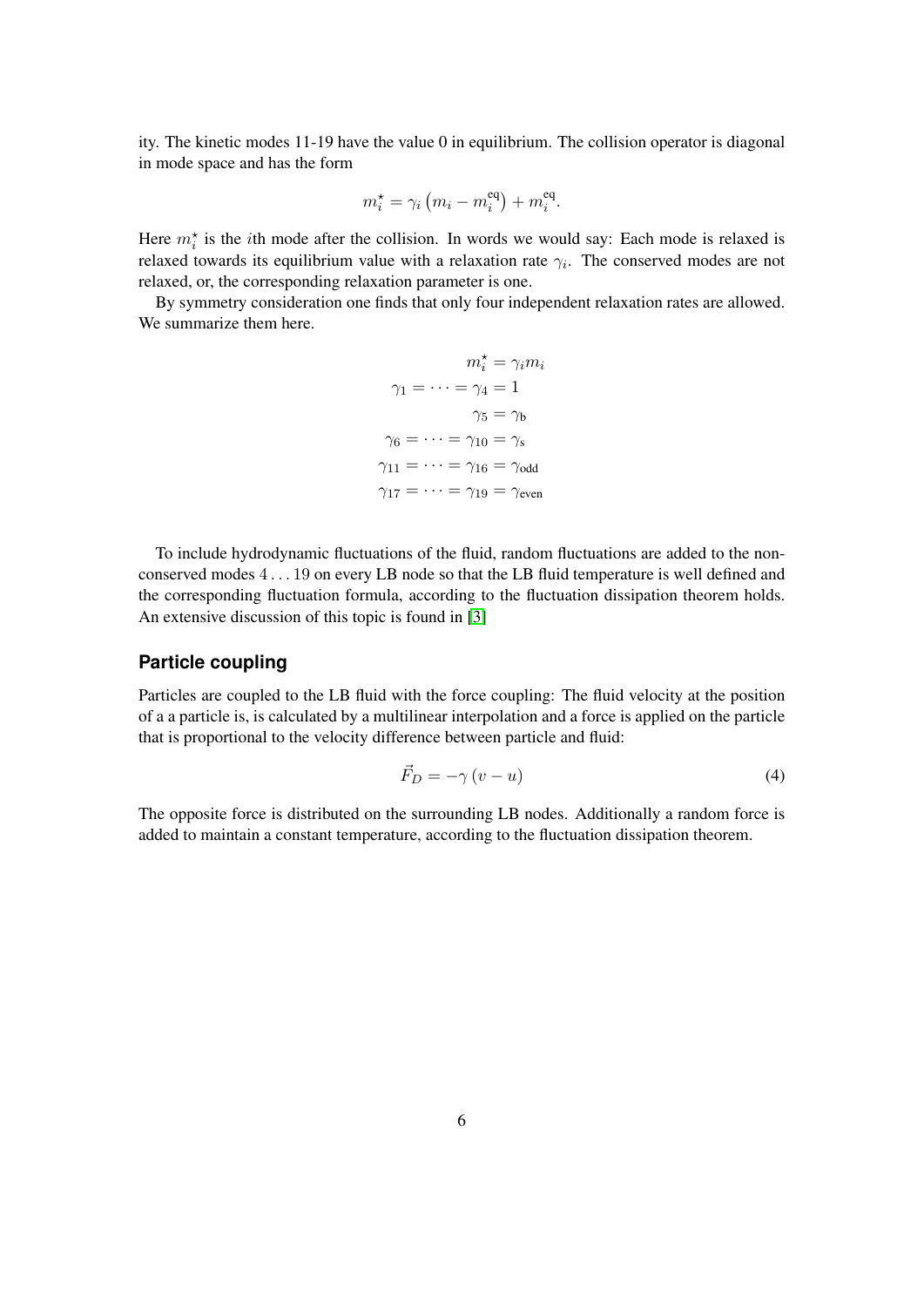

Figure 2: The coupling scheme between fluid and particles is based on the interpolation of the fluid velocity  $\vec{u}$  from the grid nodes. This is done by linear interpolation. The difference between the actual particle velocity  $\vec{v}(t)$  and the interpolated velocity  $\vec{u}(\vec{r}, t)$  is used in the momentum exchange of Equation [4.](#page-5-0)

# <span id="page-6-0"></span>**3 The LB interface in ESPResSo**

ESPResSo features two virtually independent implementations of LB. lbfluid

The LB lattice is a cubic lattice, with a lattice constant agrid that is the same in all spacial directions. The chosen box length must be an integer multiple if agrid. The LB lattice is shifted by 0.5 agrid in all directions: the node with integer coordinates  $(0, 0, 0)$  is located at  $(0.5a, 0.5a, 0.5)$ . The LB scheme and the MD scheme are not synchronized: In one LB time step typically several MD steps are performed. This allows to speed up the simulations and is adjusted with the parameter  $\tan$ . The LB parameter  $\tan$  must be an integer multiple of the MD timestep.

Even if MD features are not used, a few MD parameters must be set, although they are irrelevant to the LB module. These is mainly skin, but also the MD timestep has to be set, as the command integrate is used to propagate MD steps. LB steps are performed in regular intervals.

ESPResSo has three main commands for the LB module: lbfluid, lbnode, and lbboundary. lbfluid is mainly used to set up parameters and does everything that concerns the whole fluid. lbnode involves readout and manipulation of single LB cells. lbboundary allows to set boundaries, currently only the bounce back boundary method is implemented to model no-slip walls. Additionally the command thermostat lb is used to set the temperature.

Important Notice: All commands of the LB interface use MD units. This is convenient, as e.g. a particular viscosity can be set and the LB time step can be changed without altering the viscosity. On the other hand this is a source of a plethora of mistakes: The LBM is only reliable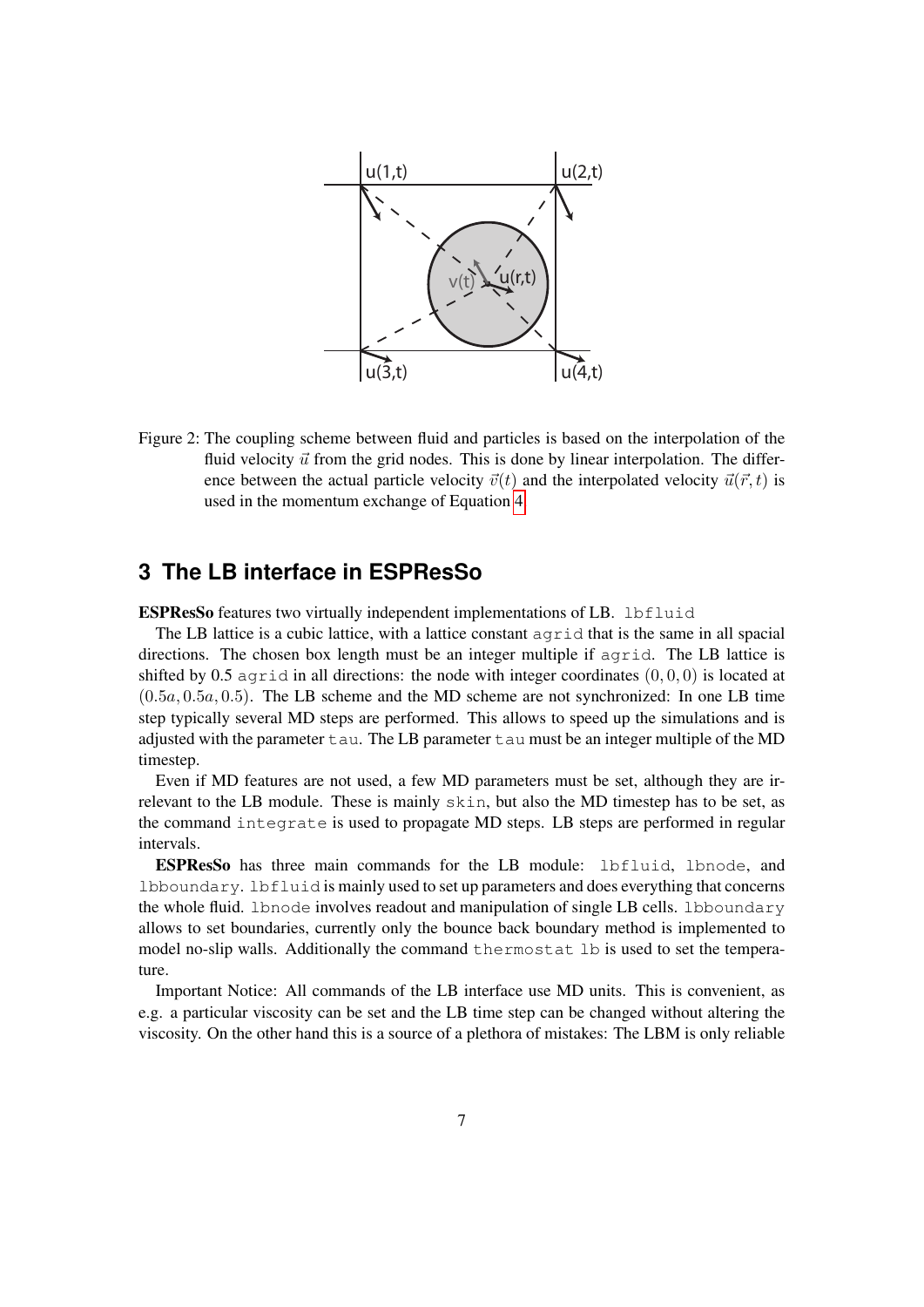in a certain range of parameters (in LB units) and the unit conversion may take some of them far out of this range. So note that you always have to assure that you are not messing with that!

One brief example: a certain velocity may be 10 in MD units. If the LB time step is 0.1 in MD units, and the lattice constant is 1, then it corresponds to a velocity of 1 in LB units. This is the maximum velocity of the discrete velocity set and therefore causes numerical instabilities like negative populations.

#### **The** lbfluid **command**

The lbfluid command sets global parameters of the LBM. Every parameter is given in the form lbfluid name value. All parameters except for gamma\_odd and gamma\_even are given in MD units. All parameters except for ext\_force accept one scalar floating point argument.

| dens       | The density of the fluid.                          |
|------------|----------------------------------------------------|
| grid       | The lattice constant of the fluid. It is used to   |
|            | determine the number of LB nodes per direction     |
|            | from $box_1$ . They have to be compatible.         |
| visc       | The kinematic viscosity                            |
| tau        | The time step of LB. It has to be equal or larger  |
|            | than the MD time step.                             |
| friction   | The friction coefficient $\gamma$ for the coupling |
|            | scheme.                                            |
| ext_force  | An external force applied to every node with       |
|            | three components.                                  |
| gamma_odd  | Relaxation parameter for the odd kinetic modes.    |
| gamma even | Relaxation parameter for the even kinetic          |
|            | modes.                                             |

A good starting point for an MD time step of 0.01 is the command line

**lbfluid** grid 1.0 dens 10. visc  $\cdot$  1 tau 0.01 friction 10.

#### **The** lbnode **command**

The lbnode command allows to inspect and modify single LB nodes The general syntax is:

**lbnode**  $X$   $Y$   $Z$  command arguments

Note that the indexing in every direction starts with 0. The possible commands are: print Print one or several quantities to the TCL interface. set Set one quantity to a particular value (can be a vector)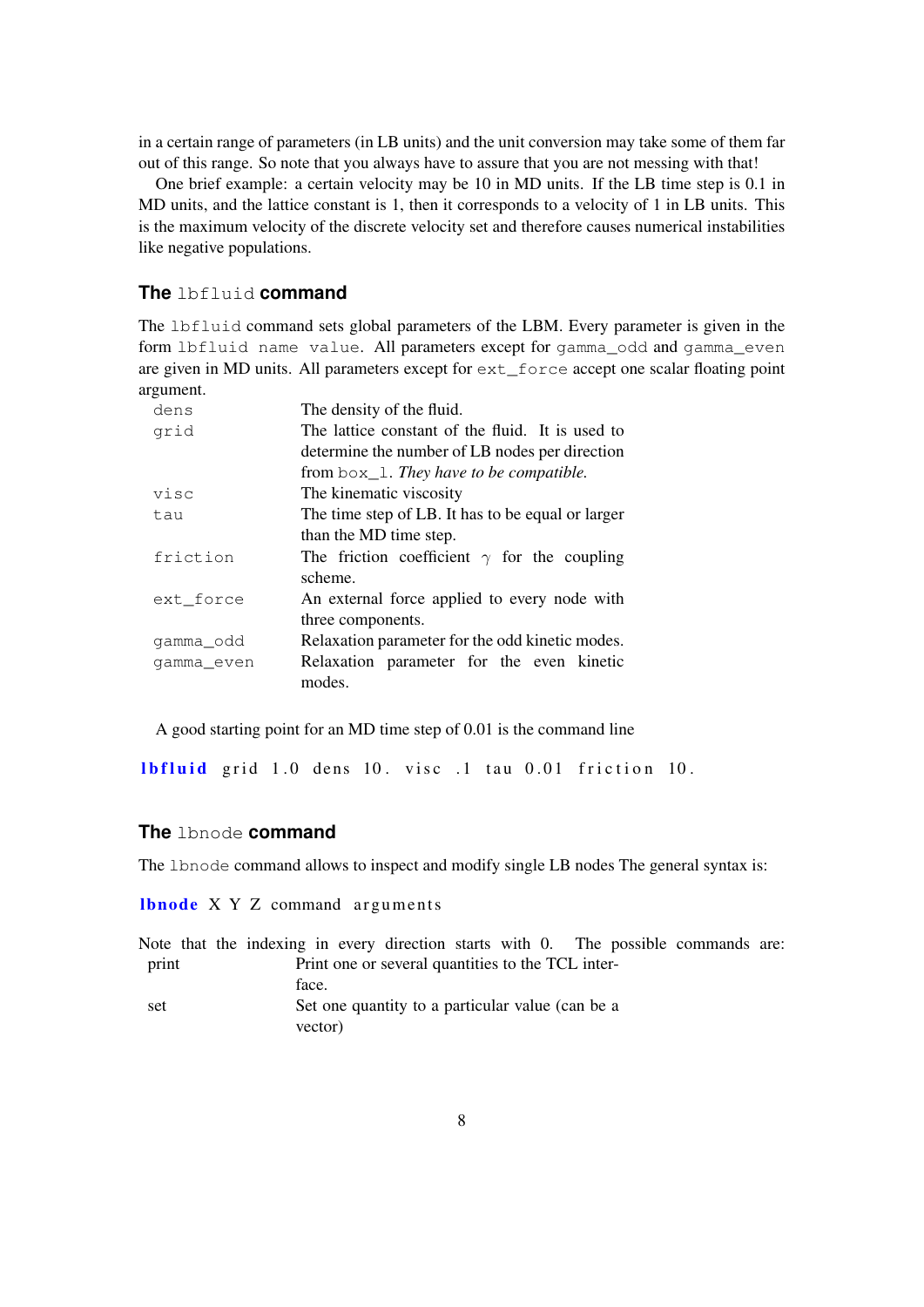For both commands you have to specify what quantity should be printed or modified. Print

allows the following arguments:

| rho    | the density (scalar).                                                  |
|--------|------------------------------------------------------------------------|
| u      | the fluid velocity (three floats: $u_x$ , $u_y$ , $u_z$ )              |
| pi     | the fluid velocity (six floats: $\Pi_{xx}$ , $\Pi_{xy}$ , $\Pi_{yy}$ , |
|        | $\Pi_{xz}, \Pi_{yz}, \Pi_{zz})$                                        |
| pi_neq | the nonequilbrium part of the pressure tensor,                         |
|        | components as above.                                                   |
| pop    | the 19 population (check the order from the                            |
|        | source code please).                                                   |

Example: The line

puts [ lbnode 0 0 0 print u ]

prints the fluid velocity in node 0 0 0 to the screen. The command set allows to change the density or fluid velocity in a single node. Setting the other quantities can easily be implemented. Example:

puts [ lbnode 0 0 0 set u 0.01 0. 0.]

#### **The** lbboundary **command**

The lbboundary allows to set boundary conditions for the LB fluid. In general periodic boundary conditions are applied in all directions, and only if LB boundaries are constructed finite geometries are used. This part of the LB implementation is still experimental, so please tell us about your experience with it. In general even the simple case of no-slip boundary is still an important research topic in the lb community, and in combination with point particle coupling not much experience exists. This means: Do research on that topic, play around with parameters and find out what happens.

The lbboundary command is supposed to resemble exactly the constraint command of ESPResSo: Just replace the keyword constraint with the word lbboundary and ESPResSo will create walls with the same shape as the corresponding constraint. Example: The commands

```
lbboundary wall dist 1. normal 1. 0. 0.
lbboundary wall dist -9. normal -1. 0. 0.
```
create a channel with walls parallel to the yz plane with width 8.

Currently only the so called *link bounce back* method is implemented, where the effective hydrodynamic boundary is located midway between two nodes. This is the simplest and yet a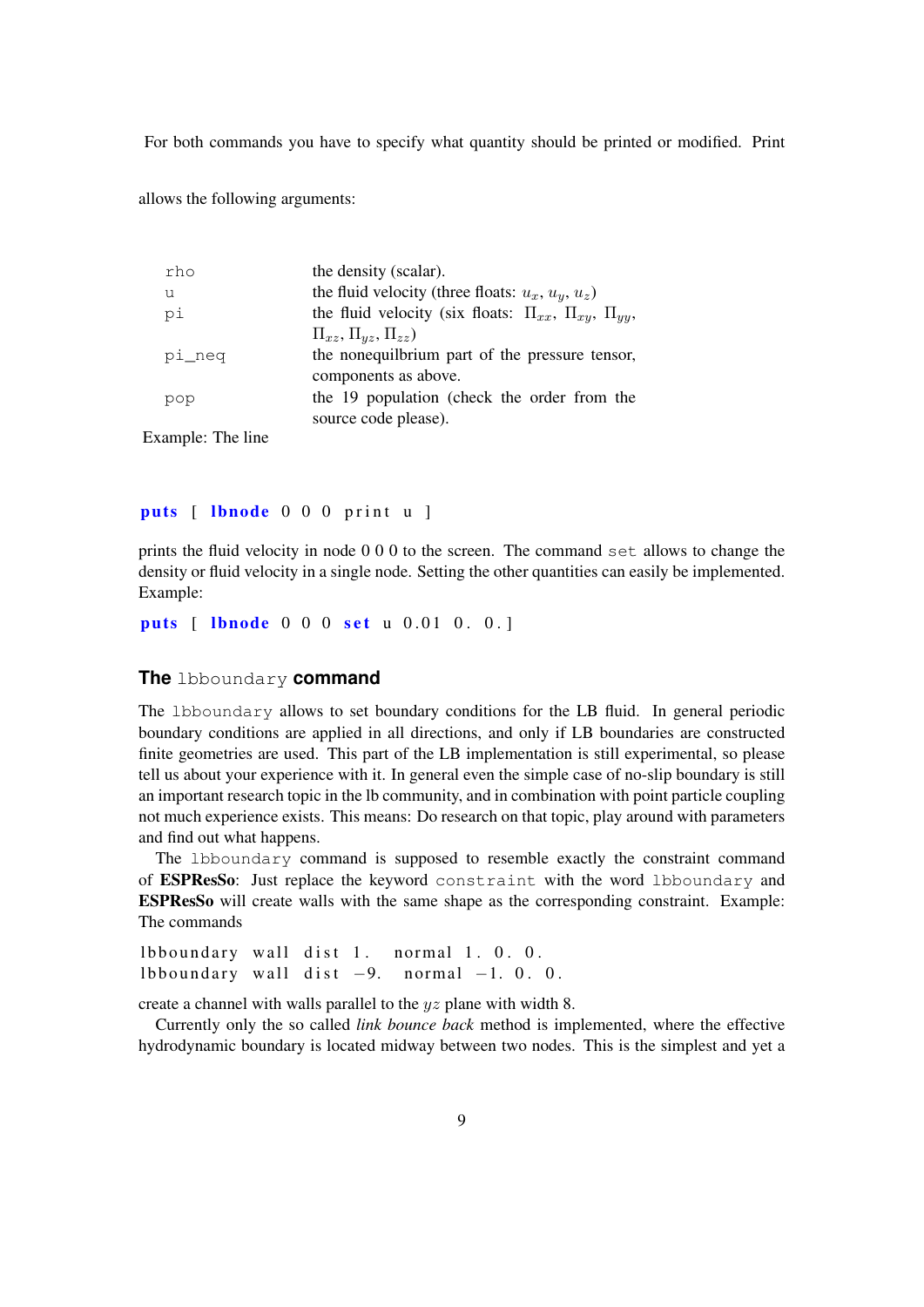rather effective approach for boundary implementation. The 1bboundary command checks for every LB node if it is inside the constraint or outside and flags it as a boundary node or not. This means if the lattice constant is set to 1, the above command yields exactly the same as this:

lbboundary wall  $0.1$  0 0 normal 1. 0. 0. lbboundary wall  $-8.1$  0 0 normal  $-1$ . 0. 0.

This has to be kept in mind, when you use the LB boundaries.

Currently only the shapes wall, sphere and cylinder are implemented, but to implement others is straightforward. If you need them, please let us know.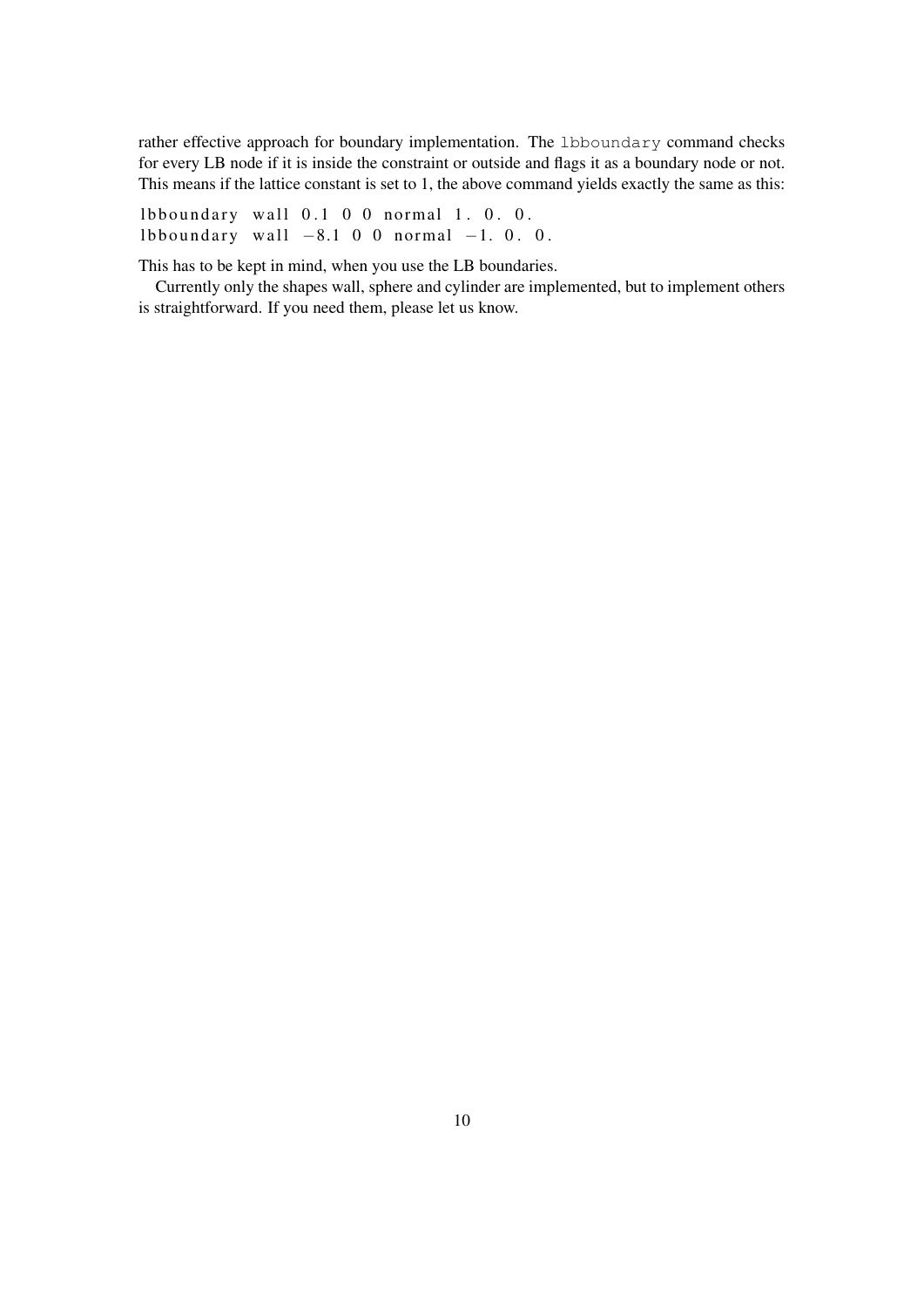# <span id="page-10-0"></span>**4 Drag force on objects**

As a first test, we measure the drag force on different objects in a simulation box. Und low Reynolds number conditions, a object with velocity  $\vec{v}$  experiences a drag force  $\vec{F}_D$  proportional to the velocity:

$$
\vec{F}_D = -\gamma \vec{v},
$$

where  $\gamma$  is denoted the friction coefficient. In general, it is a tensor, thus the drag force is not always parallel to the velocity. For spherical particles, the drag force is given by Stokes' law:

$$
\vec{F}_D = -6\pi\eta a \vec{v},
$$

where  $a$  is the radius of the sphere.

In this task, you measure the drag force on falling objects with LB and ESPResSo. In the sample script lb\_stokes\_force.tcl a spherical object at rest is centered in a square channel. Bounce back boundary conditions are assumed on the sphere. On the channel boundary the velocity is fixed, by using appropriate boundary conditions. Within a few 100 or 1000 integration step a steady state develops and the force on the sphere converges.

#### **Radius dependence of the drag force**

Measure the drag force for three different input radii of the sphere. How good is the agreement with Stokes' law? Calculate an effective radius from Stokes' law and the drag force measured in the simulation. Is there a clear relation to the input radius?

Remember how the bounce back boundary conditions work, and how good spheres can be represented by them.

#### **Visualization of the flow field**

The script produces vtk files of the flow field as output. Visualize the flow field with paraview. Open paraview by typing it on the command line. Make sure you are in the folder where the files are located. Do the following steps:

- Click in the menu File, Open...
- Choose the files with the flow field fluid...vtk
- Click Apply
- Add a stream tracer filter Filters, Alphabetical, Stream Tracer
- Change the seed type from point source to high resolution line source
- Click Apply
- Rotate the display to see the stream lines.
- Use the play button in the bar below the menu bar to show the time evolution.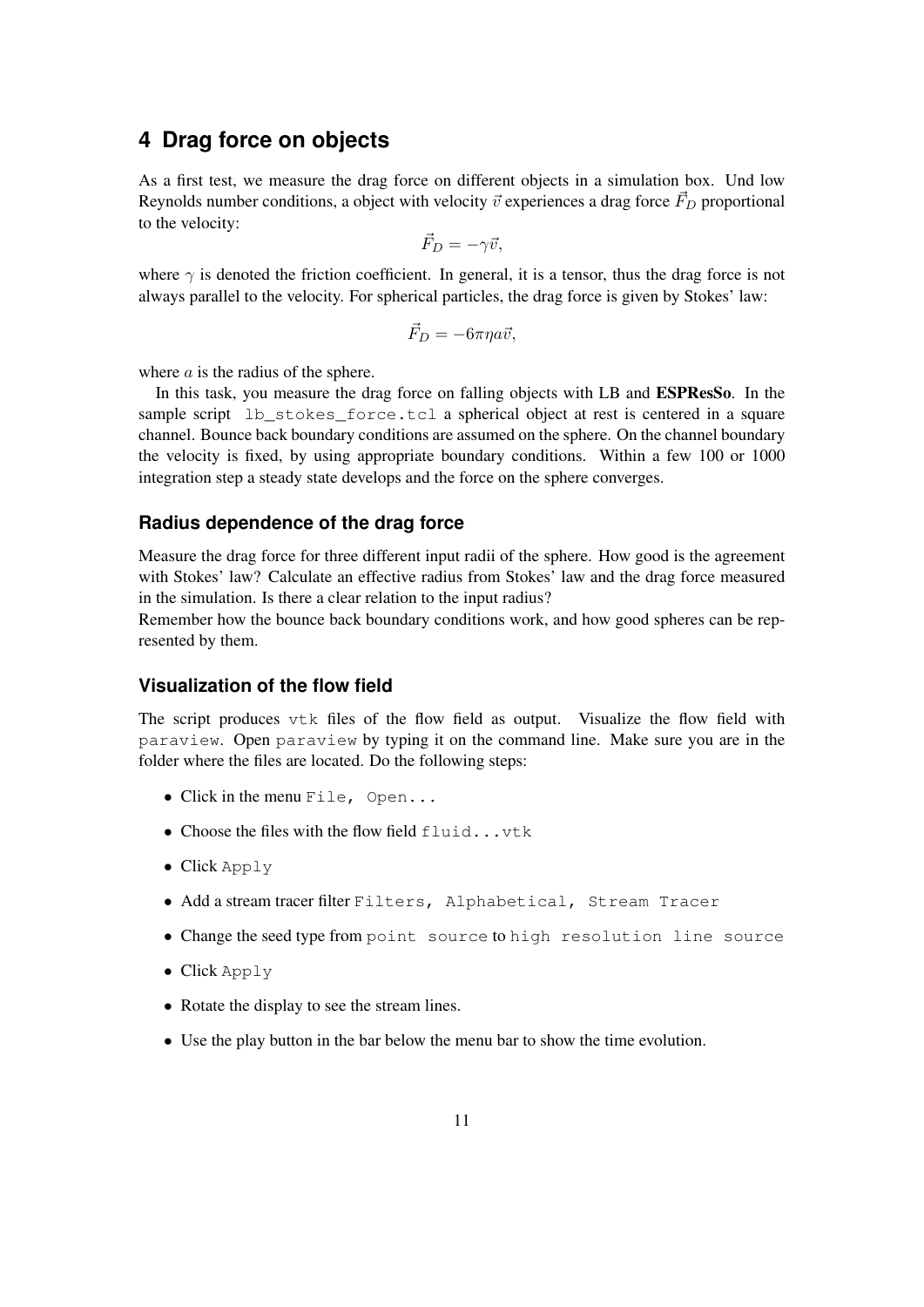## **System size dependence**

Measure the drag force for a fixed radius varying the system size. Does the drag force increase or decrease with the systems size? Can you find a qualitative explanation?

#### **Dimensionless form of the Stokes' equation**

The flow field is governed, under small applied velocities, by the time-dependent Stokes equation:

$$
\rho \frac{\partial}{\partial t} \vec{u} + \eta \nabla^2 \vec{u} - \nabla \vec{p} = 0,
$$

where the fluid velocity on the boundaries is given as boundary condition. We want to answer the question: *On what time scale does the flow field converge to a stationary state?* The result is a function of the viscosity, the system size and the density of the fluid. Interestingly it does not depend on the magnitude of  $\vec{v}$ . You can try to find the answer by playing with the simulation parameters: Vary the viscosity, the density and the system size, and monitor, how quickly the force converges.

To answer that question by theory it is necessary to express the Stokes' equation in dimensionless form. To obtain it, express all length scales in units of the system size  $l$  and all times in units of  $\tau$ , the time scale we want to obtain. Partial derivatives transform as:

$$
\frac{\partial}{\partial x} = \frac{1}{l} \frac{\partial}{\partial (x/l)}
$$

$$
\frac{\partial}{\partial t} = \frac{1}{\tau} \frac{\partial}{\partial (t/\tau)}
$$

# <span id="page-11-0"></span>**5 Polymer Diffusion**

In these exercises we want to use the LBM-MD-Hybrid to reproduce a classic result of polymer physics: The dependence of the diffusion coefficient of a polymer on its chain length. If no hydrodynamic interactions are present, one expects a scaling law  $D \propto N^{-1}$  and if they are present, a scaling law  $D \propto N^{-\nu}$  is expected. Here  $\nu$  is the Flory exponent that plays a very prominent role in polymer physics. It has a value of  $\sim$  3/5 in good solvent conditions in 3D. Discussions of these scaling laws can be found in polymer physics textbooks like [\[4–](#page-20-3)[6\]](#page-21-0).

The reason for the different scaling law is the following: When being transported, every monomer creates a flow field that follows the direction of its motion. This flow field makes it easier for other monomers to follow its motion. This makes a polymer long enough diffuse more like compact object including the fluid inside it, although it does not have clear boundaries. It can be shown that its motion can be described by its hydrodynamic radius. It is defined as:

$$
\langle \frac{1}{R_h} \rangle = \langle \frac{1}{N^2} \sum_{i \neq j} \frac{1}{|r_i - r_j|} \rangle \tag{5}
$$

This hydrodynamic radius exhibits the scaling law  $R_h \propto N^{\nu}$  and the diffusion coefficient of long polymer is proportional to its inverse. For shorter polymers there is a transition region. It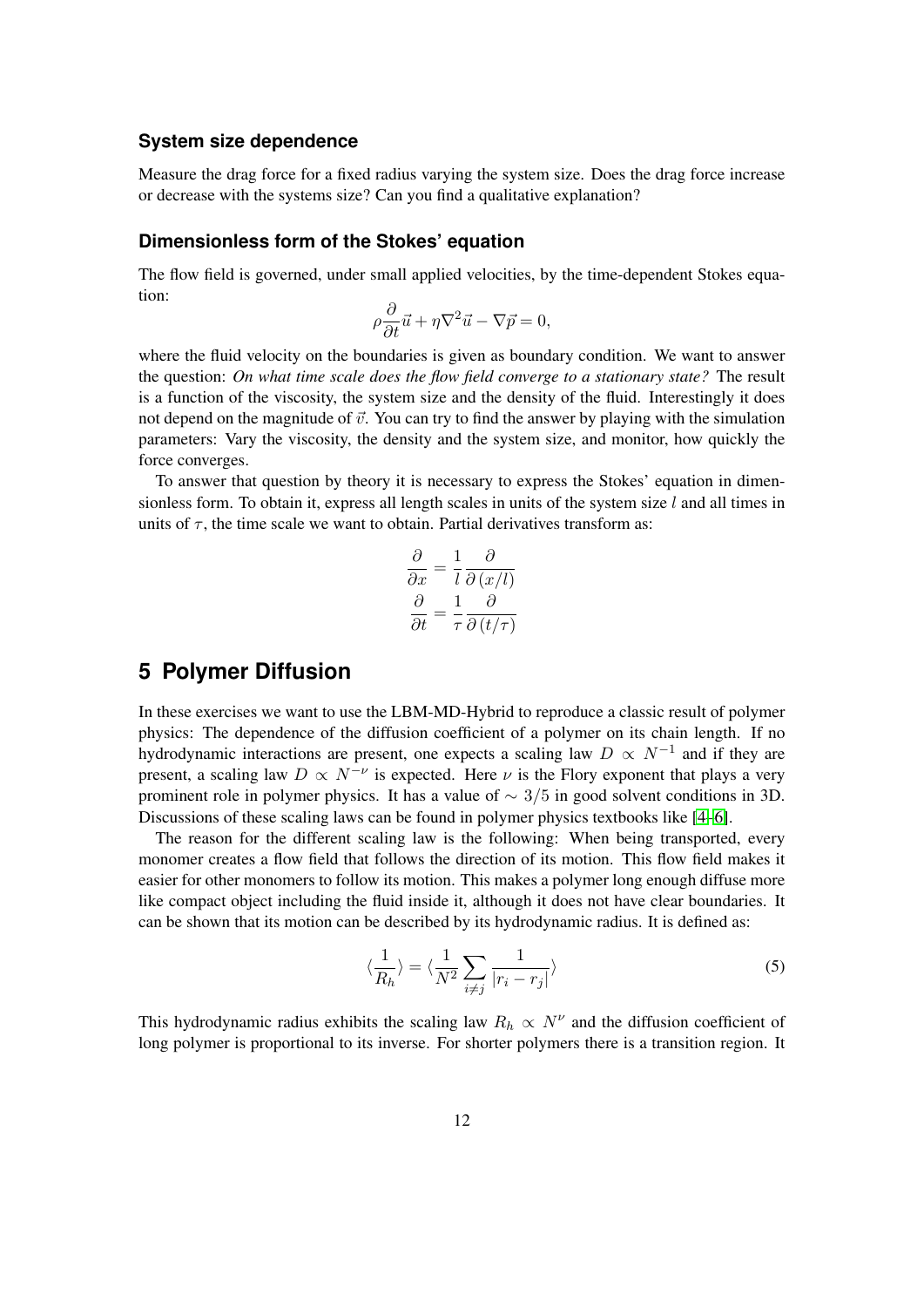can be described by the Kirkwood-Zimm model:

$$
D = \frac{D_0}{N} + \frac{k_B T}{6\pi\eta} \langle \frac{1}{R_h} \rangle
$$
\n<sup>(6)</sup>

Here  $D_0$  is the monomer diffusion coefficient and  $\eta$  the viscosity of the fluid. For a finite system size the second part of the diffusion is subject of a  $1/L$  finite size effect, because hydrodynamic interactions are proportional to the inverse distance and thus long ranged. It can be taken into account by a correction:

<span id="page-12-0"></span>
$$
D = \frac{D_0}{N} + \frac{k_B T}{6\pi\eta} \langle \frac{1}{R_h} \rangle \left( 1 - \langle \frac{R_h}{L} \rangle \right) \tag{7}
$$

It is quite difficult to prove this formula with good accuracy. It will need quite some computer time and a careful analysis. So please don't be too disappointed if you don't manage to do so.

We want to determine the diffusion coefficient from the mean square distance that a particle travels in the time  $t$ . For large  $t$  it is be proportional to the time and the diffusion coefficient occurs as prefactor:

$$
\frac{\partial \langle r^2(t) \rangle}{\partial t} = 2dD. \tag{8}
$$

Here d denotes the dimensionality of the system, in our case 3. This equation can be found in virtually any simulation textbook, like [\[7\]](#page-21-1). We will therefore set up a polymer in an LB fluid, simulate for an appropriate amount of time, calculate the mean square displacement as a function of time and obtain the diffusion coefficient from a linear fit. However we make a couple of steps in between and divide the full problem into subproblems that allow to (hopefully) fully understand the process.

## **5.1 Step 1: Diffusion of a single particle**

Our first step is to investigate the diffusion of a single particle that is coupled to an LB fluid by the point coupling method. Investigate the script single particle diffusion.tcl  $\cdot$ 

In this script an LB fluid and a single particle are created and thermalized. The random forces on the particle and within the LB fluid will cause the particle to move, and its position is recorded in the file pos.dat . Run the simulation script for at least 10000 steps and use the helper script msd.pl to calculate the MSD:

```
./msd.pl pos.dat
```
Use gnuplot to investigate the curve:

```
plot "pos.dat"
plot "msd_pos.dat"
```
What is different for short times than for long times? Can you give an explanation for the parabolic shape at short times? Use a linear fit to determine the diffusion coefficient:

```
f(x) = a*x + bfit [1:] f(x) ''msd_pos.dat'' via a,b
```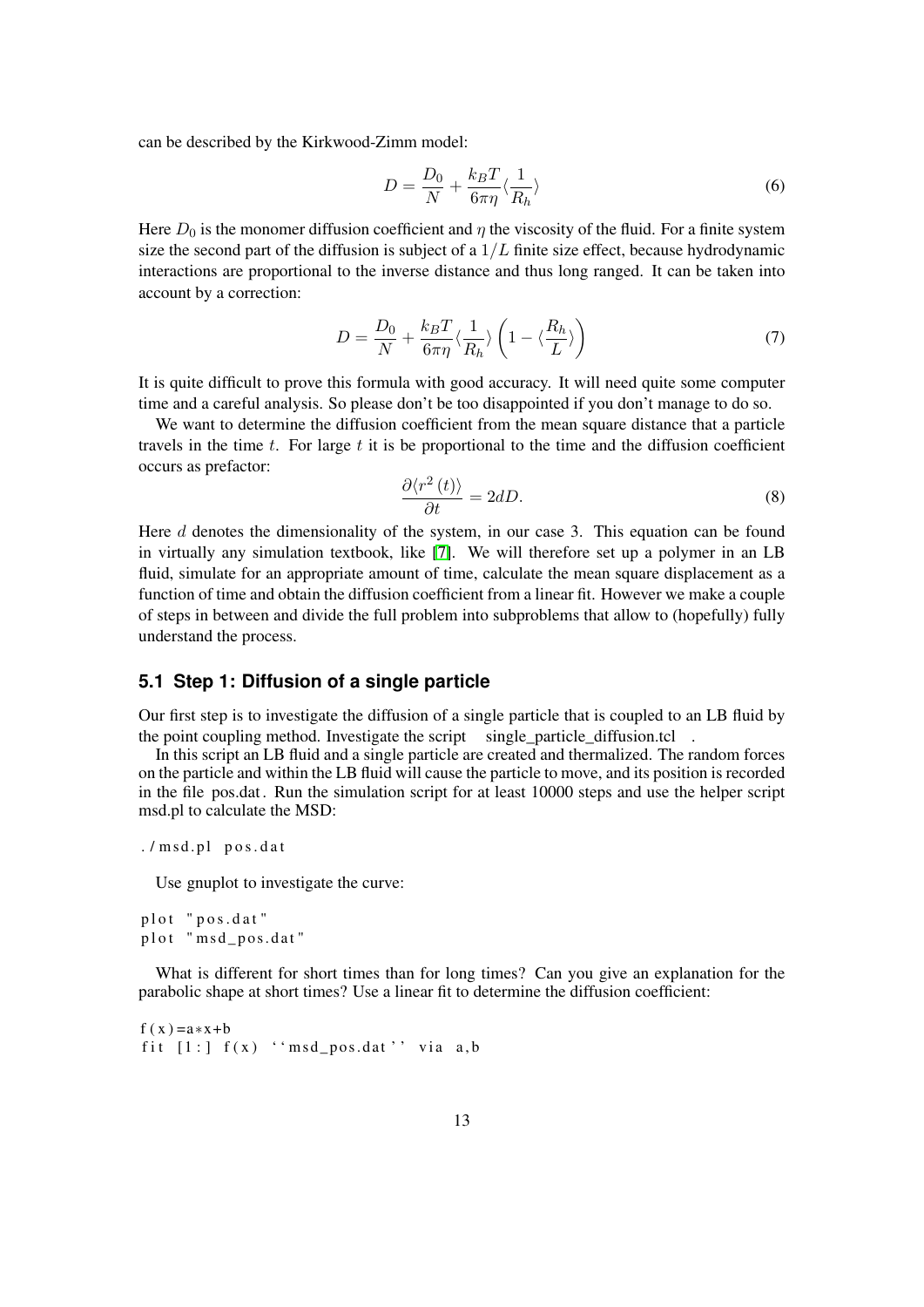

Figure 3: Mean square displacement of a single particle

The square brackets in the fit command tell gnuplot only to use the range right of  $x = 1$  for the fit.

The file energy.dat contains the kinetic energy of the particle as a function of the elapsed simulation time. Investigate it, by plotting it with gnuplot. Calculate the average value of the kinetic energy e.g. by fitting a constant function with gnuplot. What value would you expect from a working thermostat?

Run the simulation again with different values for the friction coefficient, e.g. 1. 2. 4. 10. Calculate the diffusion coefficient for all cases and use gnuplot to make a plot of  $D$  as a function of  $\gamma$ . What do you observe? The tiny helper script fit\_lin.sh (with argument msd\_pos.dat) will help you with that. It contains a (quite ugly) gnuplot one-liner that does the fitting and just returns the slope. The fit is performed in the range 5 to 40 that has proved to work good for runs of ∼ 100000 steps. You have to modify the script to change that range. Is there any difference between the friction coefficient that you put in, and the diffusion coefficient you obtain?

## **5.2 Step 2: Diffusion of a polymer**

One of the typical applications of ESPResSo is the simulation of polymer chains with a beadspring-model. For this we need a repulsive interaction between all beads, for which one usually takes a shifted and truncated Lennard-Jones (so called Weeks-Chandler-Anderson) interaction, and additionally a bonded interaction between adjacent beads to hold the polymer together. You have already learned that the command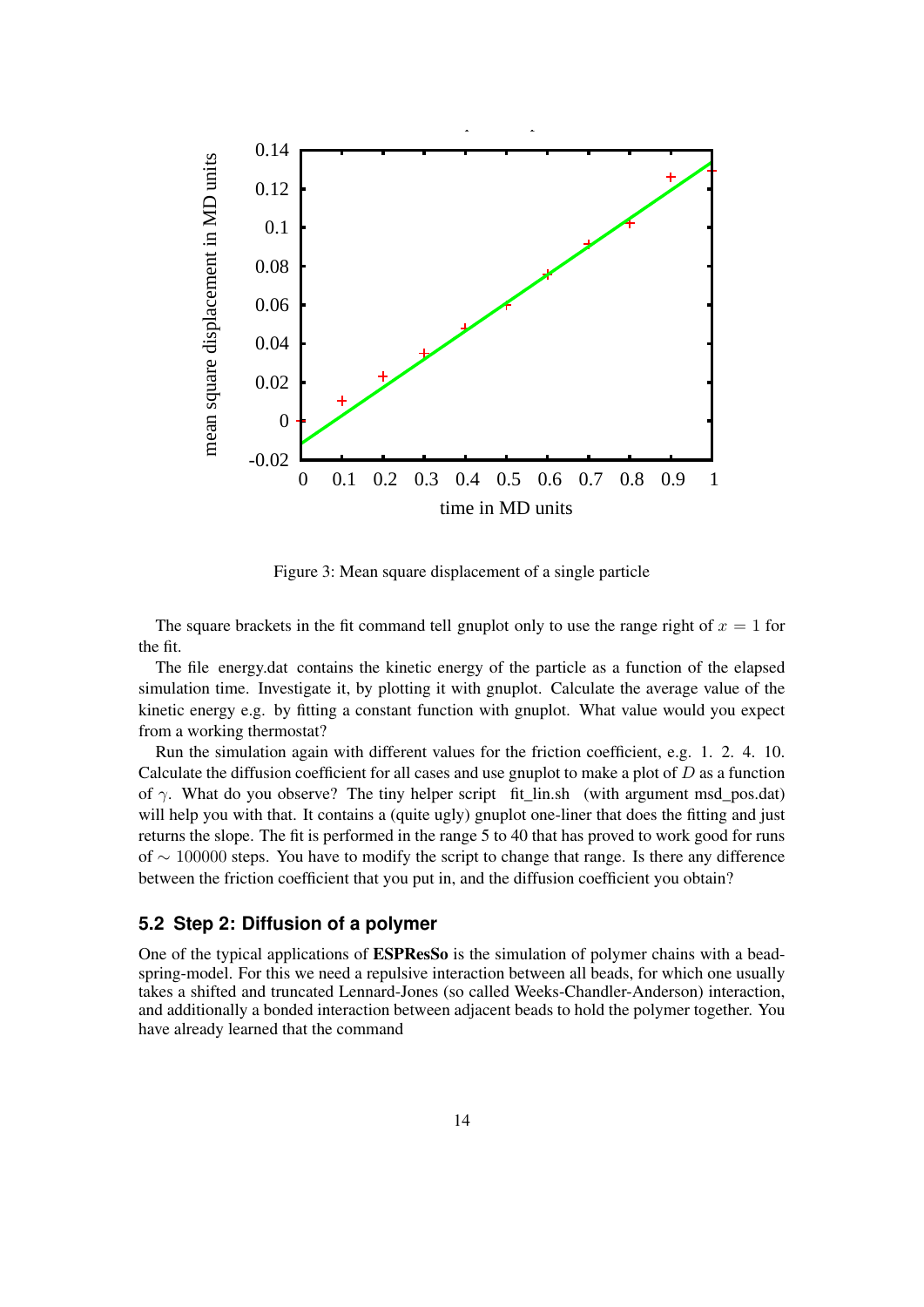$\frac{\text{inter}}{0}$  0 lennard-jones 1. 1. 1.125 0.25 0.

creates a Lennard-Jones interaction with  $\varepsilon = 1$ .  $\sigma = 1$ .  $r_{\text{cut}} = 1.125$  and  $\varepsilon \text{shift} = 0.25$ between particles of type 0, the desired repulsive interaction. The command

 $\frac{inter}{}$  0 FENE 7. 2.

creates a FENE (see ESPResSo manual for the details) bond interaction. Still ESPResSo does not know between which beads this interaction should be applied. This can be either be specified explicitly or done with the polymer command. This creates a given number of beads, links them with the given bonded interaction and places them following a certain algorithm. We will use the pruned self-avoiding walk: The monomers are set according to a pruned self-avoiding walk (in 3D) with a fixed distance between adjacent bead positions. The syntax is:

polymer \$N\_polymers \$N\_monomers 1.0 types 0 mode PSAW bond 0

Using a random walk to create a polymer causes trouble: The random walk may cross itself (or closely approach itself) and the LJ potential is very steep. This would raise the potential energy enormously and would make the monomers shoot through the simulation box. The pruned self-avoiding walk should prevent that, but to be sure we perform some MD steps with a capped LJ potential, this means forces above a certain threshold will be set to the threshold in order to prevent the system from exploding. To see how this is done, look at the script polymer\_diffusion.tcl . It contains a quite long warmup command so that also longer polymers are possible. You can probably make it shorter. Also the runtime can be reduced. You should find out about necessary number of steps by yourself.

It is called in the following way:

/path/to/Espresso polymer\_diffusion \$N\_monomers

This allows to quickly change the number of monomers without editing the script. Change the variable vmd\_output to yes to look at the diffusing polymer. For the warmup a Langevin thermostat is used to keep the temperature constant. You will have to add the LB command by yourself.

Run the script with a polymer of chain length 16 and look at the output files which are identical to the output files of the single\_particle\_diffusion.tcl script. Use msd.pl and fit\_lin.sh to calculate the diffusion coefficient as a function of the chain length. If you are familiar with shell scripting, write a script that automatically changes the chain length. Additionally the script writes the file rh.dat that contains the instantaneous value of the hydrodynamic radius. The script average.sh allows to calculate its average value.

With the help of the single particle script now add the LB fluid and calculate the MSD again. What do you observe? Do not forget to remove the Langevin thermostat after the warmup. This can be done with the command

#### thermostat off

Can you confirm the behaviour of eq. [7](#page-12-0) when a LB fluid is added? Not very easy to answer is the question of the statistical accuracy of the data. A good way is to run the same simulation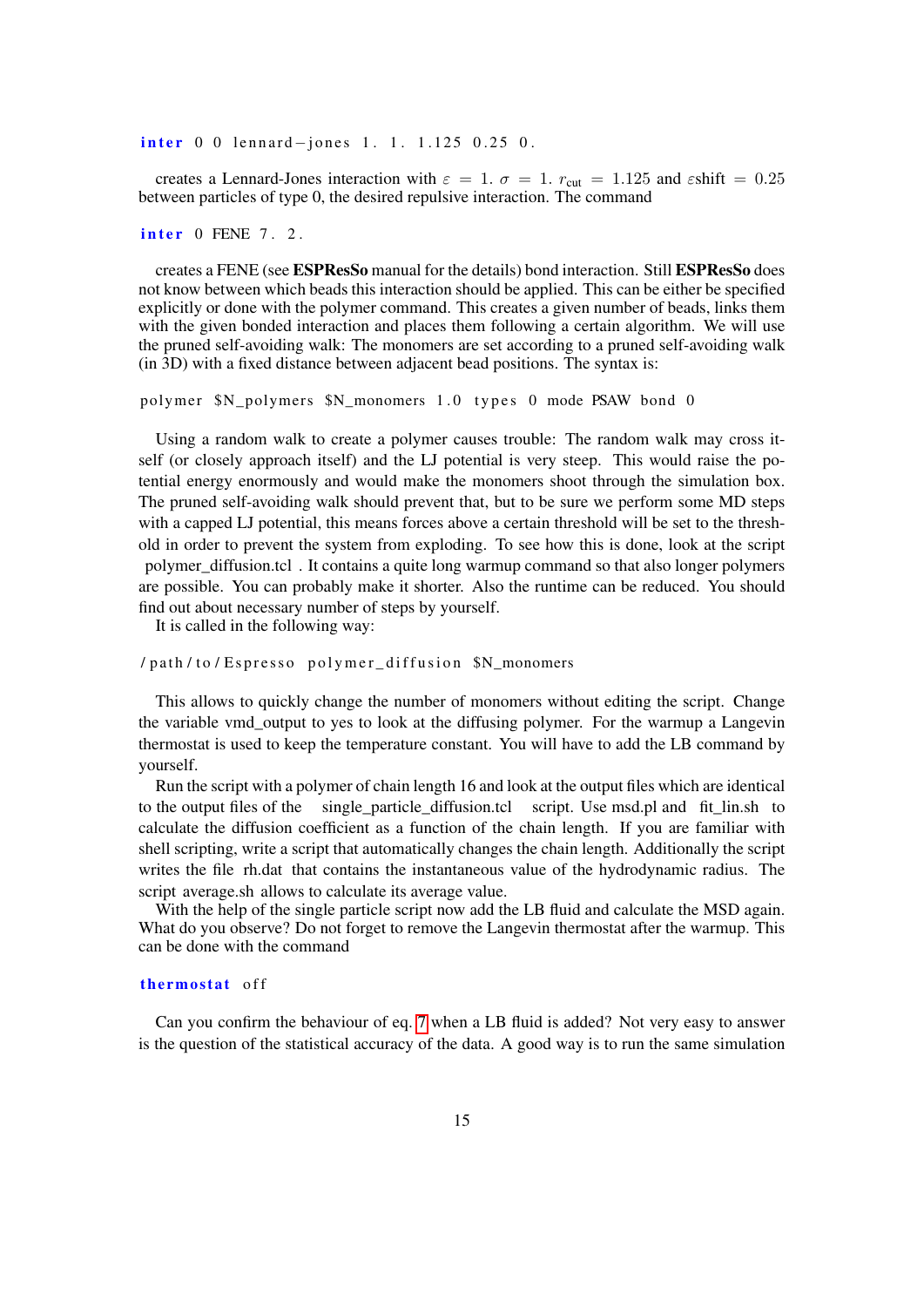several times so that it produced statistically independent data and then calculate the standard deviation of the mean, like in lab experiments.

To check the Kirkwood-Zimm formula (eq. [7\)](#page-12-0) we have used shell scripts of the following type:

```
n= " 10 20 30 40 50 60 80 90 100 "
for i in Sn: domkdir $i
  cd $i
  ~/ espresso – git / espresso / bin / Espresso ../ polymer_diffusion.tcl $i
  cd . .
done
n= " 10 20 30 40 50 60 80 90 100 "
for i in In: do
  cd $i
  \ldots / \ldots / src / msd.pl pos.dat > /dev/null
  \ldots, / src/acf columnwise.pl v.dat > /dev/null
  a = ' \ldots / \ldots / src / fit\_ lin.sh \text{ msd } pos.dat'b = ' \ldots / \ldots / src/average.sh rh.dat
  echo "$i $a $b"
  cd . .
done
```
Maybe this is a helpful starting point for you.

# <span id="page-15-0"></span>**6 Electro-osmotic flow in a slit pore**

Electro-osmotic flow (EOF) is the motion of water (or another liquid) induced by an electric field. It can occur e.g. in porous media, in synthetic capillaries and in vicinity of charged surfaces. Charged objects in an electrolyte solution attract ions of one species and repel ions of the other species, which gives rise to a net charge density in its neighbourhood. If an external electric field is applied, these ions are accelerated in the direction of the electric field (or oppositely if negatively charged) which causes also an acceleration of the surrounding water. In regions with zero net charge, the force on the fluid exerted by both ion species cancels, thus charged interfaces are necessary.

Conceptually electro-osmotic flow is closely related to electrophoresis, where a charged object (e.g. a polyelectrolyte) is moved by an electric field and the surrounding counterions create a flow field in the opposite direction.

In this exercise the electrokinetic equations, that allow for a classical description of the phenomenon, are introduced and you will learn how to simulate this effect with ESPResSo with the LBM. The special case of planar charged walls in the regime of low salt concentration can be solved analytically and you will see that we can reproduce the classical results quite well, but you will also learn about the deficiencies of both approaches. We will concentrate on the case where only one species of ions (counterions) is present. The generalization to multiple species however is straightforward.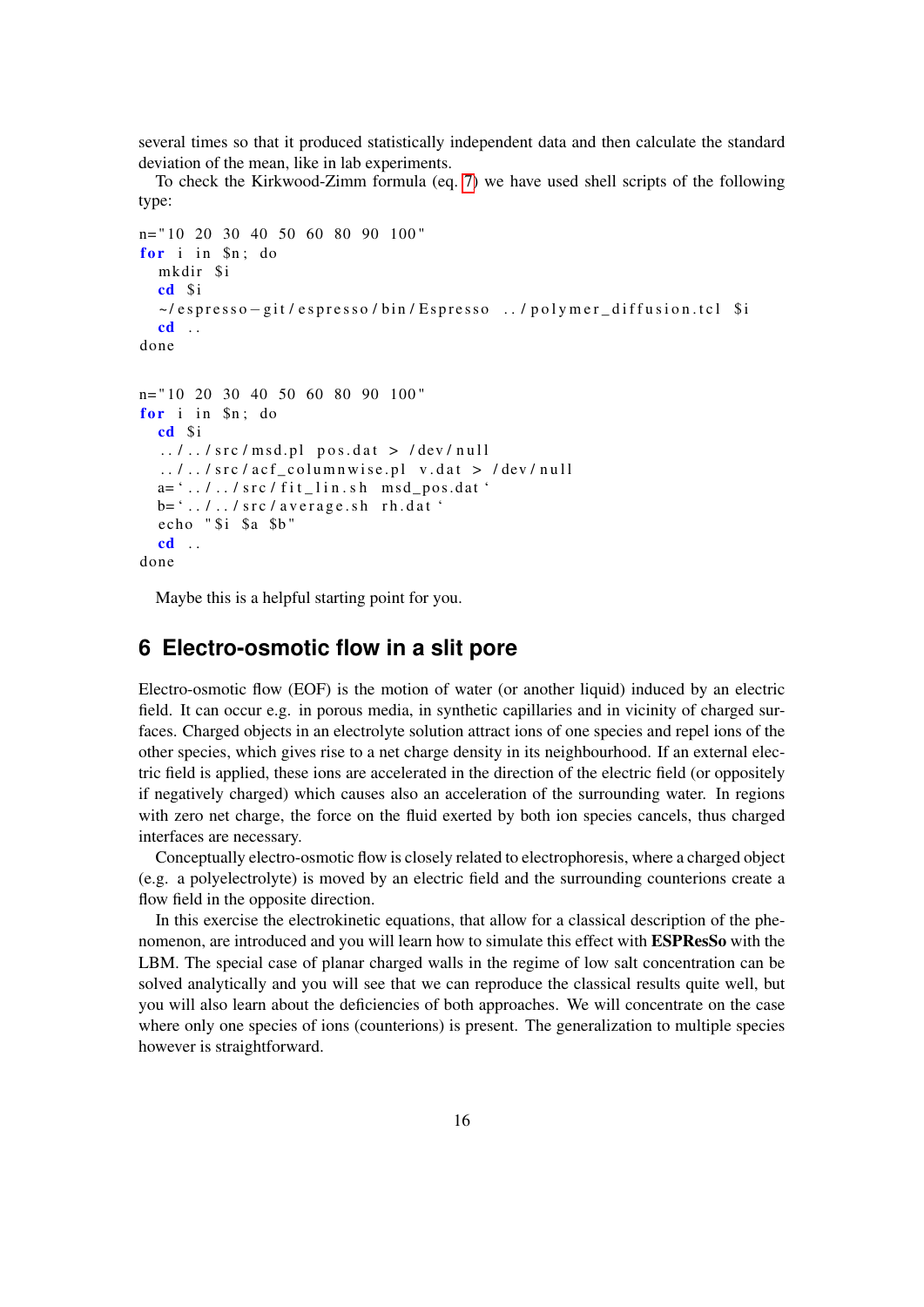#### **6.1 The electrokinetic equations**

We want to describe a system in which ions can diffuse under an applied field embedded in a fluid. We therefore assume that a linear convection diffusion equation is valid:

$$
\vec{j} = -D\nabla\rho - \rho(\mu z e \nabla\Phi + \vec{u}),
$$

Here  $\vec{j}$  corresponds to the ion flux density, D corresponds to the diffusion coefficient of the ions, c to their concentration,  $\mu$  to their (electrophoretic) mobility,  $\vec{E}$  to the local electric field and  $\vec{u}$  to the fluid velocity.

We assume that fluid fulfills the incompressible Navier-Stokes equation. The term  $\rho ze\vec{E}$ appears as source term due to the acceleration of the fluid caused by the ions. In the limit of small Reynolds numbers we can leave out the convection term and reduce to the Stokes equation.

$$
\eta \Delta \vec{u} = \vec{\nabla} p - \rho z e \vec{E} \tag{9}
$$

Here we have assumed that the system reaches a steady state and therefore the time derivative was dropped. The incompressibility (=continuity) equation holds:

$$
\vec{\nabla} \cdot \vec{u} = 0 \tag{10}
$$

For the electrostatic potential we make the following mean field approximation: The electric potential is caused not by single ions, but their density. This means every ion is not exposed to the instantaneous electrostatic potential but the smeared out potential of all other ions. Then the Poisson equation reads as:

$$
\Delta \Phi = -\rho z e/\varepsilon \tag{11}
$$

We will later see that this approximation is avoided in a molecular dynamics simulation of explicit ions.

This set of coupled partial differential equations is called the electrokinetic equations. In general the solution is difficult, but the planar geometry will allow us to find an analytical solution.

## **6.2 The slit pore geometry**

We want to investigate the simplest case where EOF occurs: The flow of water through the volume between two parallel charged planes in the  $xy$ -plane. We assume that the planes are infinitely extended in the directions parallel to the plane and that the number of ions exactly cancels the charge of both planes and that the external electric field is exerted in  $x$  direction and that the position of the planes is at  $x = \pm l/2$ .

We assume that all quantities to not change in  $y$  and  $z$  directions because of translational invariance (the great advantage of our geometry) and drop all derivatives with respect to it. The only exception is the electrostatic potential which we assume to decay linearly in  $y$ -direction due to an external field.

Due to continuity in x-direction and translational invariance resp. symmetry the fluid velocity and flux density in x direction must be zero and we can write down the Poisson equation and the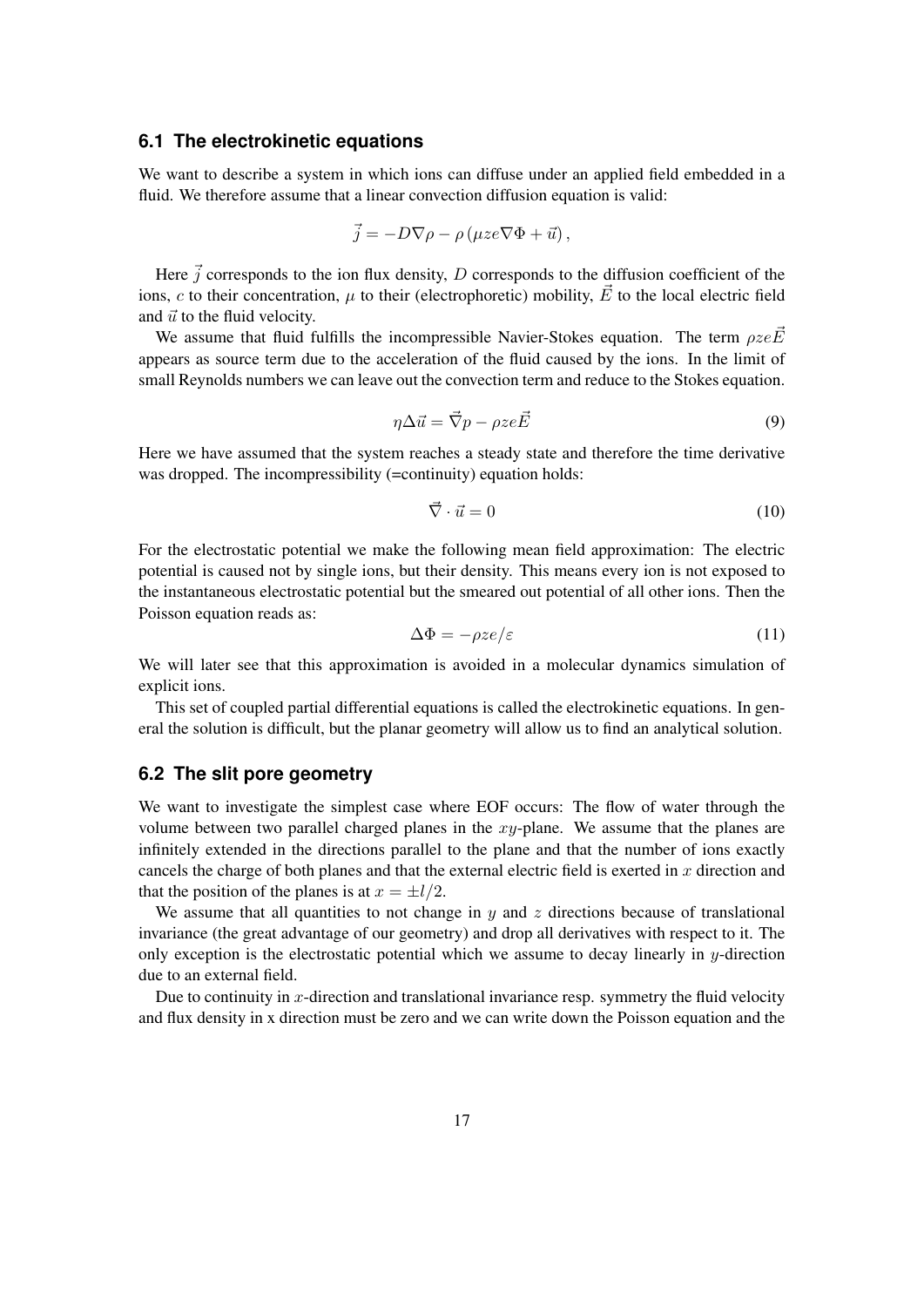diffusion equation in  $x$  direction:

$$
\partial_x^2 \Phi = -\rho z e/\varepsilon \tag{12}
$$

$$
0 = -D\partial_x \rho - \rho \mu z e \partial_x \Phi \tag{13}
$$

This significantly smaller set of equations corresponds to the 1D Poisson-Boltzmann equation. It can be solved using the Ansatz:

$$
\rho = c \exp\left(-\frac{ze\Phi}{k_B T}\right) \tag{14}
$$

Then one obtains a single ordinary differential equation that has to be solved under the boundary condition that the walls bear a charge density  $\sigma$ , thus electric field jumps at  $x = \pm l/2$ . This yields:

$$
\rho(y) = \frac{\varepsilon C^2}{2k_B T} \cdot \frac{1}{\cos^2\left(\frac{qC}{2k_B T} \cdot y\right)}, \quad \left|\frac{qC}{2k_B T} \cdot y\right| < \frac{\pi}{2}.
$$

Here the parameter  $C$  has to fulfill the following transcendental equation:

$$
C \cdot \tan\left(\frac{qd}{4k_BT} \cdot C\right) = -\frac{\sigma}{\varepsilon}, \quad 0 \le C < \frac{\pi k_BT}{2d|q|}.
$$

Now this charge density can be included in the Stokes equation and one can obtain the fluid profile from integrating twice and choosing the integration constanst so that  $\vec{u} = 0$  is fulfilled at  $x = \pm l/2$ :

$$
u_y(x) = \frac{2E\varepsilon k_BT}{\eta q} \cdot \left\{ \log \left[ \cos \left( \frac{qC}{2k_BT} \cdot x \right) \right] - \log \left[ \cos \left( \frac{dqC}{4k_BT} \right) \right] \right\},\,
$$

Obtaining the particle flux profile is the easy:

$$
j_y/\rho = \mu E + u_y. \tag{15}
$$

Before simulating the full system, we make two steps in between, because we need to know how to have walls in an **ESPResSo** simulation. First we want to simulate Poisseuille flow, the famous parabolic flow profile, in a slit geometry and then we want to simulation particles between two walls. Finally we combine it all to simulate the full system.

## **6.3 Poiseuille flow ESPResSo**

Poisseuille flow is the flow through a pipe or (in our case) a slit under a homogenous force density, e.g. gravity. In the limit of small Reynolds numbers, the flow can be described with the Stokes equation. We assume the slit being infinitely extended in  $y$  and  $z$  direction and an force density f on the fluid in y direction. No slip-boundary conditions (i.e.  $\vec{u} = 0$ ) are located at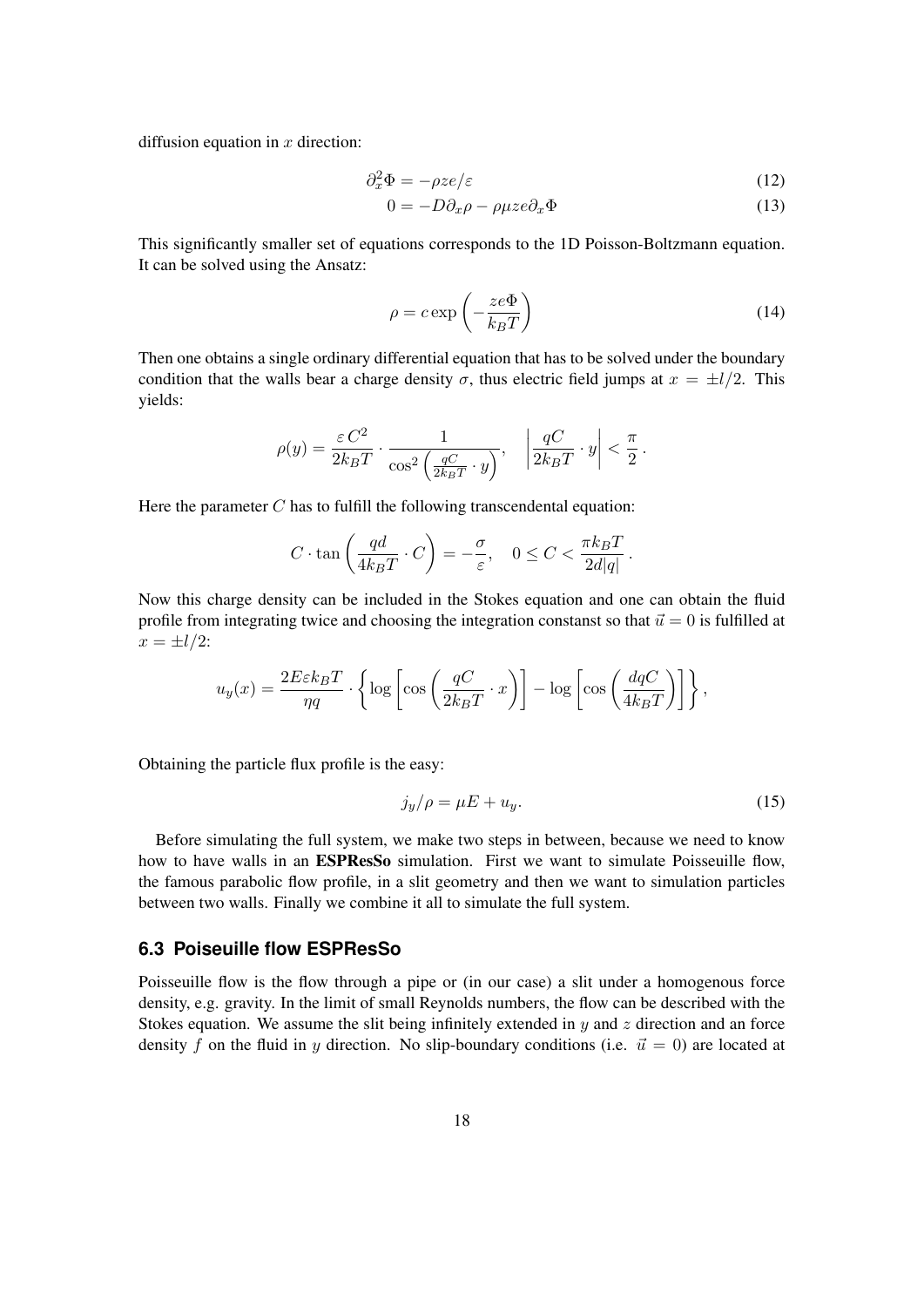$z = \pm l/2$ . Assuming invariance in y and z direction and a steady state the Stokes equation is simplified to:

$$
\eta \partial_x^2 u_y = f \tag{16}
$$

where f denotes the force density and  $\eta$  the dynamic viscosity. This can be integrated twice and the integration constants are chosen so that  $u_y = 0$  at  $z = \pm l/2$  and we obtain:

$$
u_y = \frac{f}{2\eta} \left( l^2 / 4 - x^2 \right) \tag{17}
$$

With that knowledge investigate the script poisseuille.tcl. Note the lbboundary command. Two walls are created with normal vectors  $(\pm 1, 0, 0)$ . An external force is applied to every node. After 1000 LB updates the steady state should be reached.

Task: Write a loop that prints the fluid velocity at the nodes (0,0,0) to (16,0,0) and the node position to a file. Use the **lbnode** command for that. Hint: to write to a file, first open a file and then use the **puts** command to write into it. Do not forget to close the file afterwards. Example:

```
set ofile [ open "file.txt" "w" ]
puts $ of ile " hello world!"
close $ of ile
```
Use gnuplot to fit a parabolic profile. Can you confirm the analytic solution?



Figure 4: Poisseuille Flow in a slit Geometry.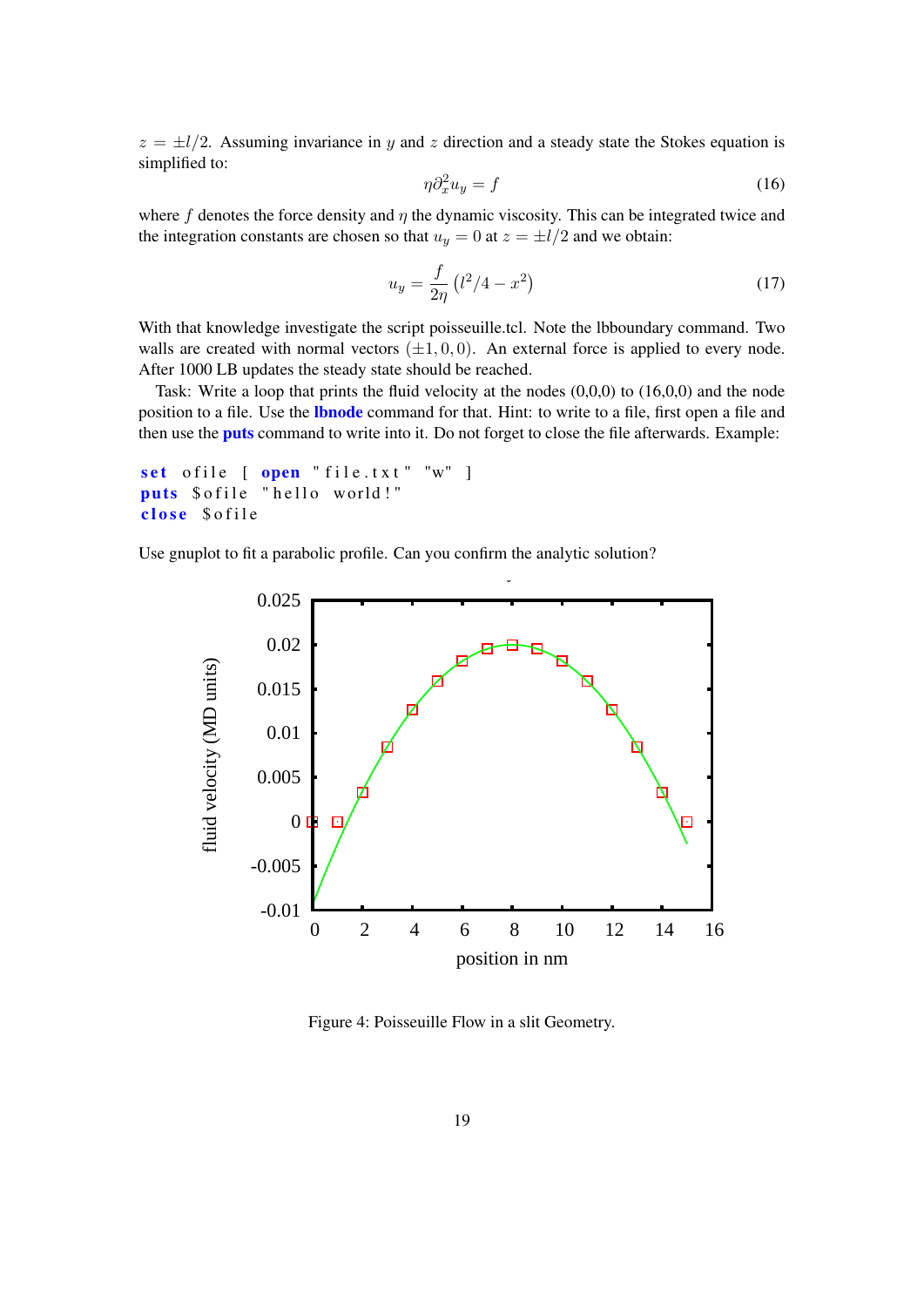#### **6.4 Constraints in ESPResSo**

The **constraint** command of **ESPResSo** creates walls in the system. They have a particular "particle" type and interact with the particles present in the system with the potential defined between them. This means the distance of every particle to the constraint is calculated and used as the distance in the interaction potential.

To set up a planar channel like the LB channel before one would use the commands:

```
constraint wall dist 0.5 normal 1.0.0. type 1constraint wall dist -8.5 normal -1.0. 0. type 1
inter 0 1 lennard-jones 1. 1. 1.225 0.25 0
```
This wall is felt only by particles of type 0 and has an effective width of 6, as the potential goes steeply up at positions  $x = 1.5$  and  $x = 7.5$ .

The syntax of the wall constraint looks weird at first, because a negative distance from the origin (first argument) is given, but the idea is that this distance times the normal vector is a point of the plane. For inclined walls this syntax is more easy to understand.

ESPResSo complains every time a particle penetrates the wall, as it does not expect the particles to do so. This complaint should be taken serious, because that means the particle has overcome LJ potential barrier, which is physically impossible. This usually tells you to reduce the applied time step.

To set up a system we have, of course to make sure, that our initial configuration obeys the constraints. The easiest thing is to generate particle particle positions randomly and check if it obeys the constraint. If not we repeat this process for every particle until a configuration is found, that is within the allowed range. Look at the script boundaries.tcl and see how that is solved. What does the script do?

## **6.5 Simulating EOF in ESPResSo**

The last thing that is missing for the simulation of EOF is how to create a charged wall. This can be done with particles, using the fix command. The command

part 0 pos 1. 1. 1. q 1. fix 1 1 1

create a particle at the position  $(1, 1, 1)$  with charge 1 that is fixed in all the spacial dimensions. In eof.tcl two walls are created. Now use the material from the other two scripts to run the

final system. Our we want to obtain a 10 Nanometer wide channel centered  $x = 7.5$ 

- 1. Create constraints at  $x = 1.5$  and  $x = 13.5$  and create a particle-wall interaction. How can you assure that the particles creating the wall charges are not affected by interaction potential.
- 2. Use the particle creation method from boundaries.tcl to create particles in the system. Create a repulsive potential between them.
- 3. Charge the particles so that the overall system is neutral.
- 4. Add an electrostatic interaction with a Bjerrum length of 0.7 (the room temperature Bjerrum length of water in nanometer).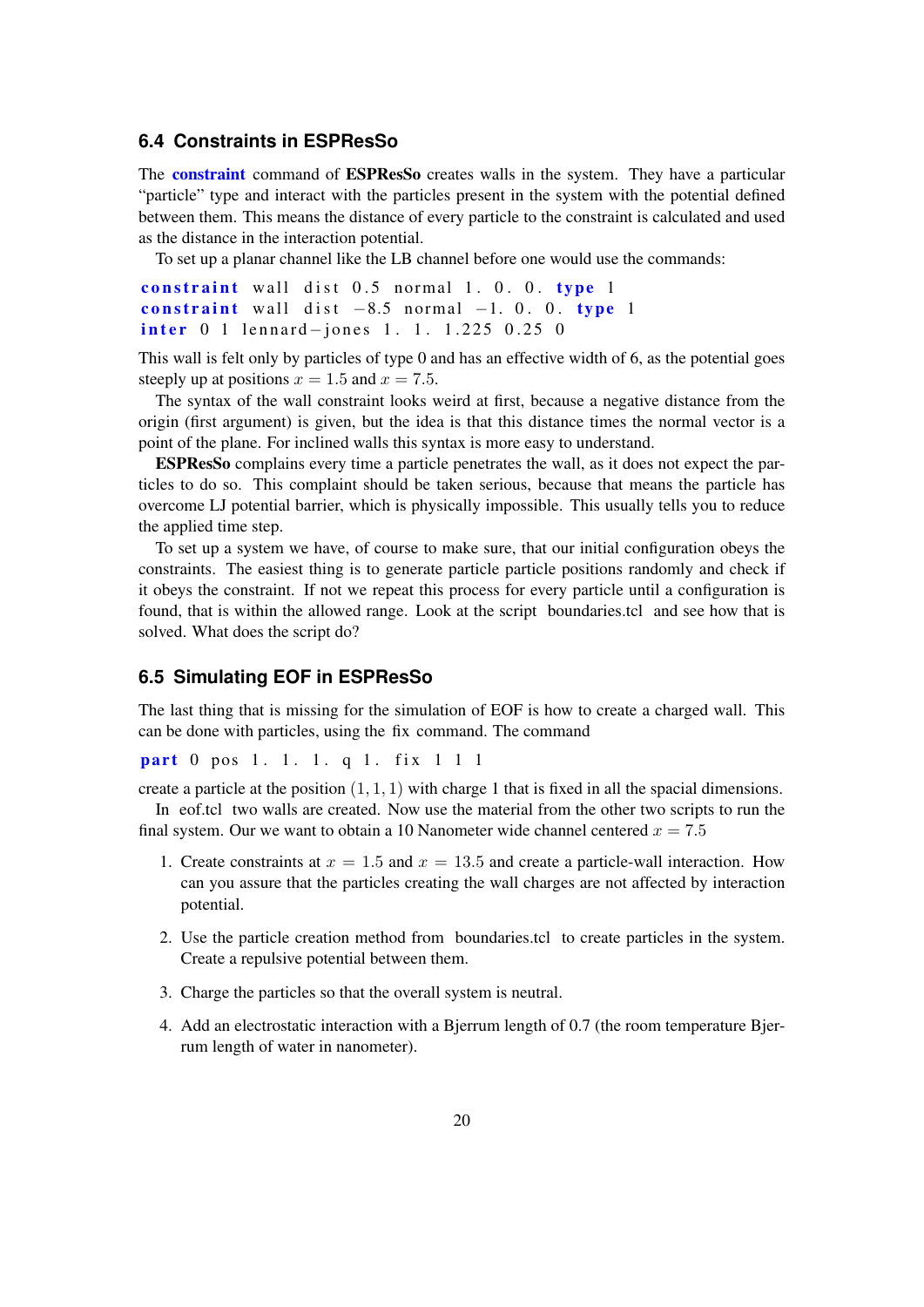- 5. First do not exert an external force on the particles. Use a Langevin thermostat to bring the system to equilibrium. It will take some time for the ions to move towards the charged walls. You can use vmd to look see the process.
- 6. Use the density profile method from boundaries.tcl to determine the ion concentration profile. How many samples do you need to get a reasonable concentration profile.
- 7. Plot the concentration profile with gnuplot. Compare with the the Poisson-Boltzmann result.
- 8. Introduce an LB fluid with planar walls boundaries at 2.5 and 12.5. Do not forget to remove the external force if you copy&paste from poisseuille.tcl .
- 9. Add an external force of 0.1 to all particles that do not form the charged wall in  $y$ -direction. Now run the system for enough time steps to get a good flux and velocity profile.
- 10. Finally calculate the velocity profile. You will have to average over several steps. Keep in mind that number crunching with tcl is slow and that you will not need to average over too many samples.
- 11. Compare the flux and velocity profiles with the result from theory. Do they agree?
- 12. Now increase the charge density on the walls. Can you observe differences between theory and Computer simulations? They will likely be caused by the fact, that MD simulations of explicit ions automatically take into account ion correlations and the effect of the finite size of ions.

Following this list should in principle enable you to simulate the system. However we have figured out that quite some traps are on the way to the full system. You might have to make warmup steps in between, play with the time step and so on until your simulation script is really stable. If something happens, make sure you check all the stages in between, or make simplifications e.g. disabling the electrostatic interactions. This is however part of the process to learn ESPResSo. If it takes you some time, do not be disappointed, but consider it a part of your learning curve.

# **References**

- <span id="page-20-0"></span>[1] S Succi. *The lattice Boltzmann equation for fluid dynamics and beyond*. Clarendon Press, Oxford, 2001.
- <span id="page-20-1"></span>[2] B. Dünweg and A. J. C. Ladd. *Advanced Computer Simulation Approaches for Soft Matter Sciences III*, chapter II, pages 89–166. Springer, 2009.
- <span id="page-20-2"></span>[3] B. Dünweg, U. Schiller, and A.J.C. Ladd. Statistical mechanics of the fluctuating latticeboltzmann equation. *Phys. Rev. E*, 76:36704, 2007.
- <span id="page-20-3"></span>[4] P. G. de Gennes. *Scaling Concepts in Polymer Physics*. Cornell University Press, Ithaca, NY, 1979.